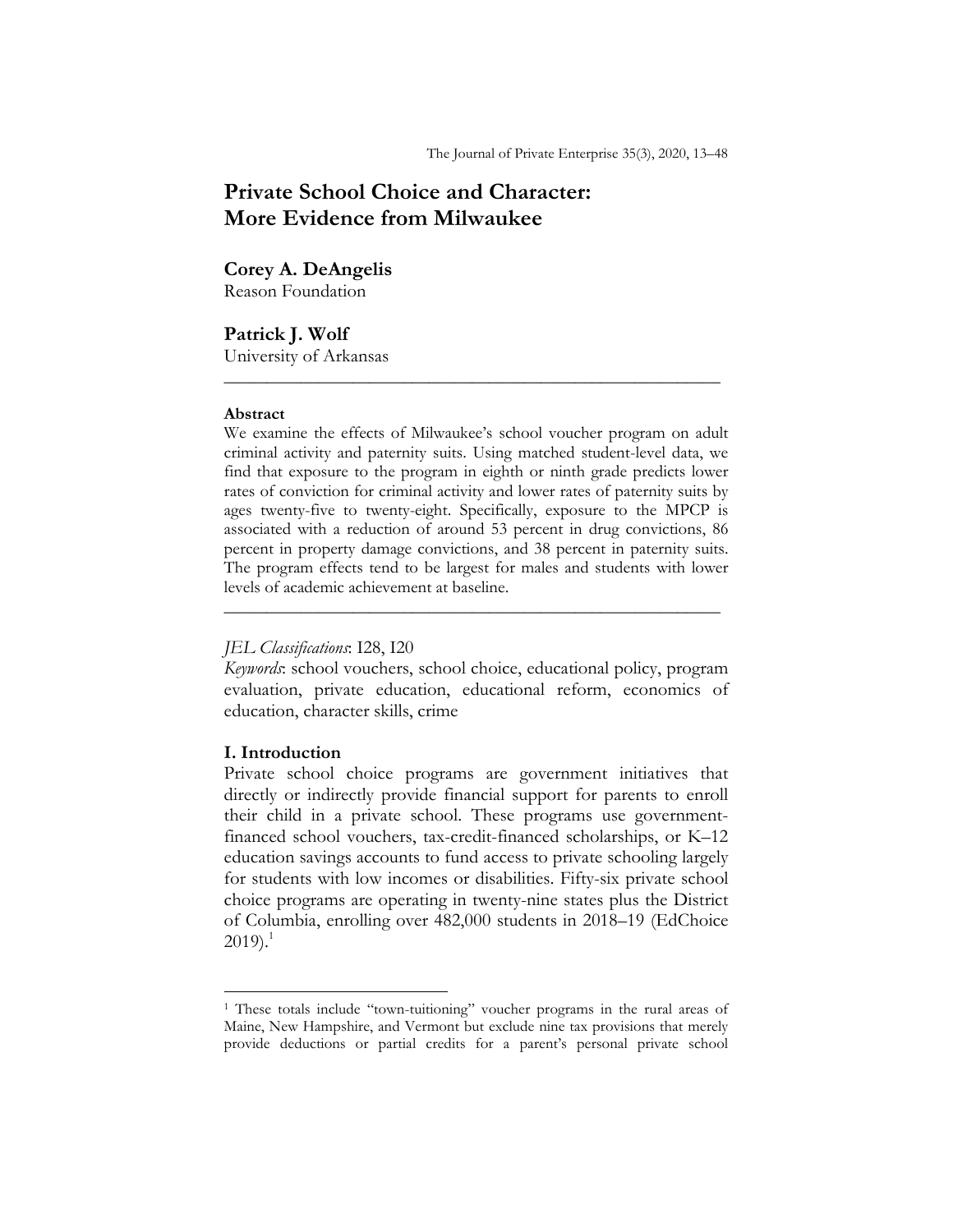Most evaluations of private school choice programs have examined their effects on standardized test scores. A recent metaanalysis of nineteen experimental studies of eleven different programs around the world finds that private school vouchers have null or small positive effects on student achievement (Shakeel, Anderson, and Wolf 2016). Test-score outcomes vary significantly across evaluations, however, based on each individual study's research methodology, academic subject, and age. The achievement effects of vouchers tilt positively in studies that are experimental, focused on reading, and published prior to 2012. They tilt negatively in studies that are quasi-experimental, focused on math, and published after 2012 (Wolf and Egalite 2018).

Recent experimental evaluations report negative effects on math scores in the first two years of the DC Opportunity Scholarship Program that fade to null by the third year (Webber et al. 2019) and negative effects on both math and reading scores after four years of the Louisiana Scholarship Program (Mills and Wolf 2017; Mills and Wolf 2019). Two recent quasi-experimental evaluations find mostly negative effects of voucher programs on student test scores in Ohio and Indiana over four-year periods (Figlio and Karbownik 2016; Waddington and Berends 2018).

Standardized test scores, however, do not fully capture society's goals for education (Macedo and Wolf 2004; Zimmer et al. 2009). Tests measure the effects of schools and teachers on the cognitive performance of students. Schools are also social institutions that aim to improve noncognitive skills such as grit, persistence, conscientiousness, and social functioning (Arthur, Davison, and Stow 2000; DeAngelis 2019b; Duckworth et al. 2007; Egalite, Mills, and Greene 2016; Hitt, Trivitt, and Cheng 2016). While some studies find a link between teachers' effects on standardized tests and their effects on long-term outcomes (Chetty, Friedman, and Rockoff 2014), two recent reviews of the literature find that the effects of school choice interventions, specific schools of choice, and teachers on student test scores do not consistently predict the effects of those factors on long-term outcomes such as high school graduation, college enrollment, employment, and health (DeAngelis 2019a; Hitt, Wolf, and McShane 2018). Improving student noncognitive character skills can lead to higher levels of educational attainment and better life

l

expenses. We exclude personal deductions and credits because they are not "programs" per se.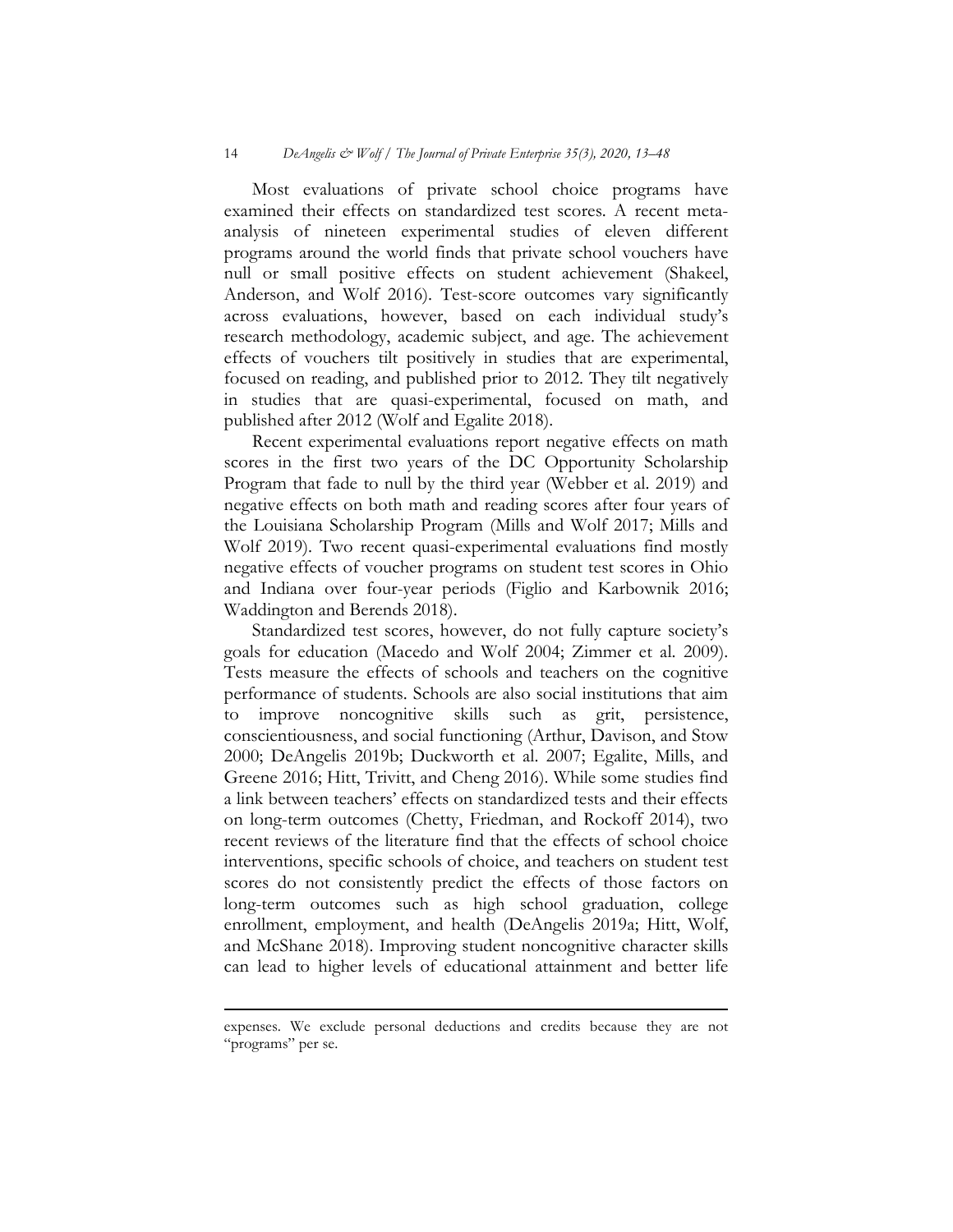outcomes as measured by lifetime earnings, employment, and citizenship (Reynolds, Temple, and Ou 2010).

Do private school choice programs affect students' character skills? In theory, such programs could improve character skill development through market pressure, strong-culture organizations, and exposure to peers who discourage risky behaviors. In this study, we use student-level data to estimate the effects of exposure to the longest-standing modern-day voucher program in the United States—the Milwaukee Parental Choice Program (MPCP)—on adult criminal activity and paternity suits. We find that exposure to the program in eighth or ninth grade is associated with lower rates of conviction for criminal activity and lower rates of paternity suits by the time students are twenty-five to twenty-eight years old. The benefits associated with program participation tend to be largest for males and students with lower levels of academic achievement at baseline.

### **II. Theory**

Schools should teach people to be responsible citizens, increase social cohesion, and boost democratic participation (Mann 1855; Dewey 1916; Tooley 2000). A key element of responsible citizenship is obeying just laws crafted by legitimate government institutions and procedures (Locke 1690; West 1965). Studies consistently show a positive economic return to more years of education (Mincer 1974; Ferrer and Riddell 2002). People who earn more have a greater stake in society and therefore are less tempted by crime (Rouse 2005). Society has a strong incentive to prevent crime through the effective education of children. On average, each case of vandalism inflicts \$5,457 in 2016 US dollars in societal costs and each robbery sets the community back \$47,500 (McCollister, French, and Fang 2010). More effective schooling experienced for additional years could dissuade young adults from engaging in risky behavior.

Greater access to private schooling might improve character skills. Many parents expect schools to enhance the character of their children (Zeehandelaar and Winkler 2013; Stewart and Wolf 2014; Erickson 2019). When families choose their children's school, competitive pressure from the potential loss of a dissatisfied student to a competing school may provide an additional incentive for schools to develop the noncognitive skills of students that parental customers desire (Chubb and Moe 1988; Friedman 1997; DeAngelis and Holmes Erickson 2018).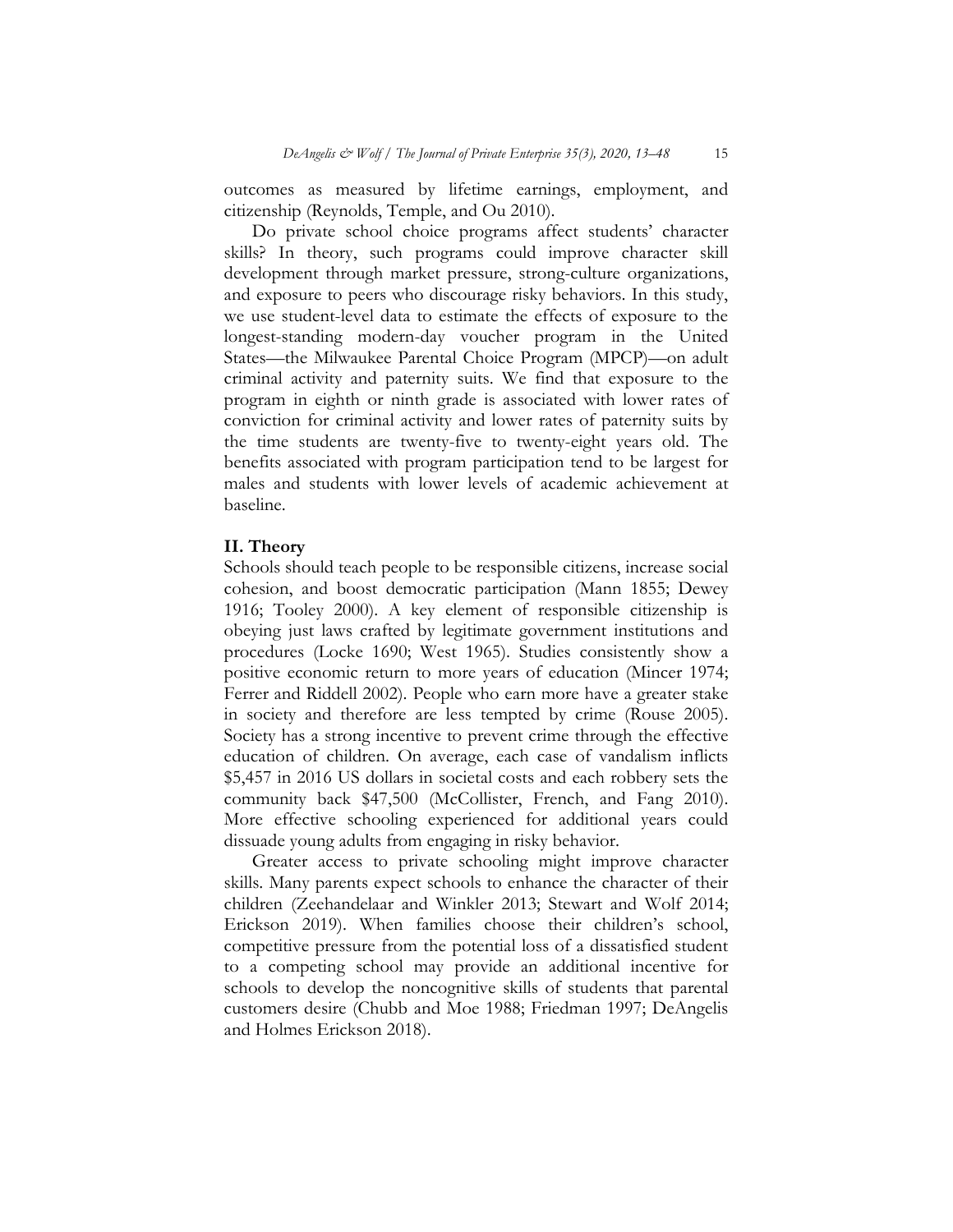What specific mechanisms might schools of choice use to enhance character skills? Students attend chosen schools voluntarily, in contrast to assignment to a district-run public school by their residential address. People who associate voluntarily often share similar values and expectations, making it easier to establish a strong educational culture and generate social capital (Coleman and Hoffer 1987; Hill, Foster, and Gendler 1990; Brandl 2010). Such "voluntary associations not only generate 'social capital' . . . they *presuppose* it" (Berkowitz 1996, p. 47). Sustained exposure to a voluntary, and therefore value-intensive, educational environment should increase student levels of personal responsibility and conscientiousness.

Similarly, when allowed to be autonomous, schools of choice tend to be more distinctive than traditional public schools (Fox and Buchanan 2014; DeAngelis and Burke 2017). Students interested in the distinctive mission of their school and its curriculum may be less likely to engage in risky behaviors out of boredom (Wurmser 1974).

Schools with religious affiliations tend to emphasize the importance of shaping student character traits and moral behavior (Bellah et al. 1985; Johnson 2011; Jeynes 2012). Although sectarian private schools participating in choice programs tend to be funded at lower levels than neighboring public schools (Wolf and McShane 2013; Egalite 2015; Lueken 2018; Trivitt and DeAngelis 2020), "sectarian schools are communities generating and dispensing inspiration and nurture that accomplishes much more" than money can buy (Brandl 2006, p. 32). Since most schools participating in choice programs are sectarian (e.g., DeAngelis 2020; Sude, DeAngelis, and Wolf 2018), and these religious schools teach students that God always and everywhere is watching and evaluating what they do, private schools of choice might be expected to improve the subsequent behavior of their charges.

Finally, because private schools are typically located in moreaffluent and lower-crime areas, access to private school choice could decrease risky behaviors by separating vulnerable children from peers who would pressure them to join criminal enterprises (DeAngelis and Dills 2018). Peer pressure at more-advantaged schools may discourage the negative activities of students (Akerlof and Kranton 2002). Law enforcement officials may be more familiar with rebellious students in public schools, and therefore more likely to arrest them, because police officers often are stationed there (Shakeel & DeAngelis 2018).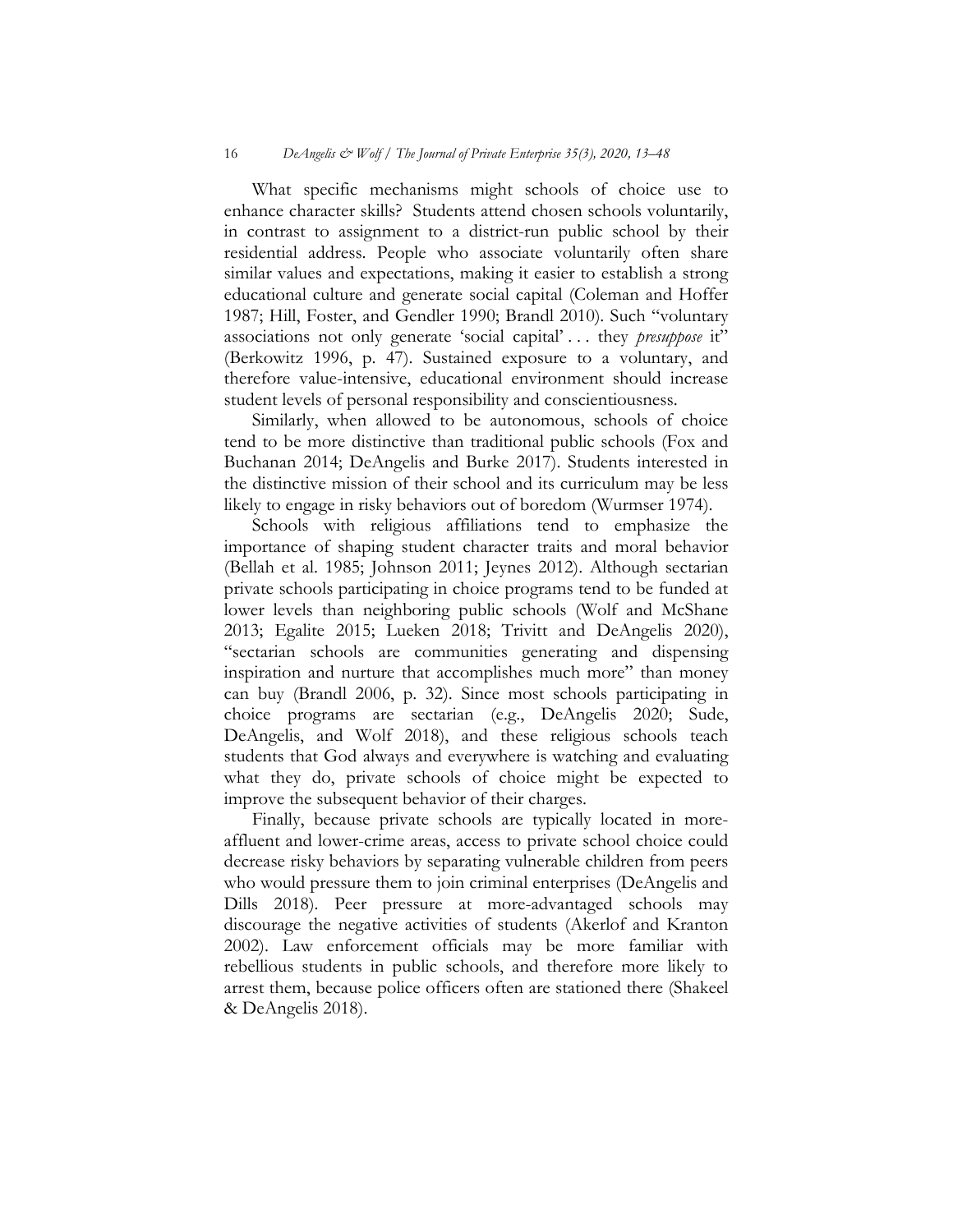For the above reasons, we expect that access to a private school through the MPCP improves character skills, leading to fewer risky behaviors that result in criminal convictions and paternity suits. It is possible that private school choice programs have differential effects on a student's character skills depending on the student's gender or initial achievement level. Young male adults are more likely to engage in criminal activity than young female adults. Since males are more at risk of negative behavioral outcomes, we hypothesize that exposure to private schooling would have a larger effect on criminal outcomes for males. Since every paternity suit in our sample includes a male and a female, we expect no difference in the effect of the MPCP on paternity suits by gender. Finally, lower-achieving students are less likely to feel optimistic regarding their prospects for success in legitimate pursuits and, therefore, a life of crime is more tempting to them. We hypothesize that exposure to the MPCP will have a greater effect on this more vulnerable subgroup of lower achievers.

Specifically, we hypothesize:

1.Exposure to the MPCP reduces adult criminal convictions and paternity suits.

2.The effects of the MPCP are largest for the most at-risk subpopulations of students:

a. Males experience a larger reduction in criminal outcomes than females;

b. Students with lower levels of academic achievement at baseline experience a larger reduction in both criminal and paternity suit outcomes than students with higher levels of academic achievement at baseline; and,

c. Male lower performers demonstrate the largest programmatic effects of any student subgroup.

#### **III. Literature Review**

The research on the topics of both school choice and crime is extensive. Unfortunately, the intersection between those two robust literatures is minimal.

Test scores are the focal outcome of most evaluations of private school choice programs. Studies of the non-test-score outcomes of school choice have been rare until recently, yet still represent an undeveloped literature. Six of eight evaluations of the attainment effects of private school choice find that choice boosts the likelihood of students graduating from high school, enrolling in college, or obtaining a college degree (Cowen et al. 2013; Wolf et al. 2013;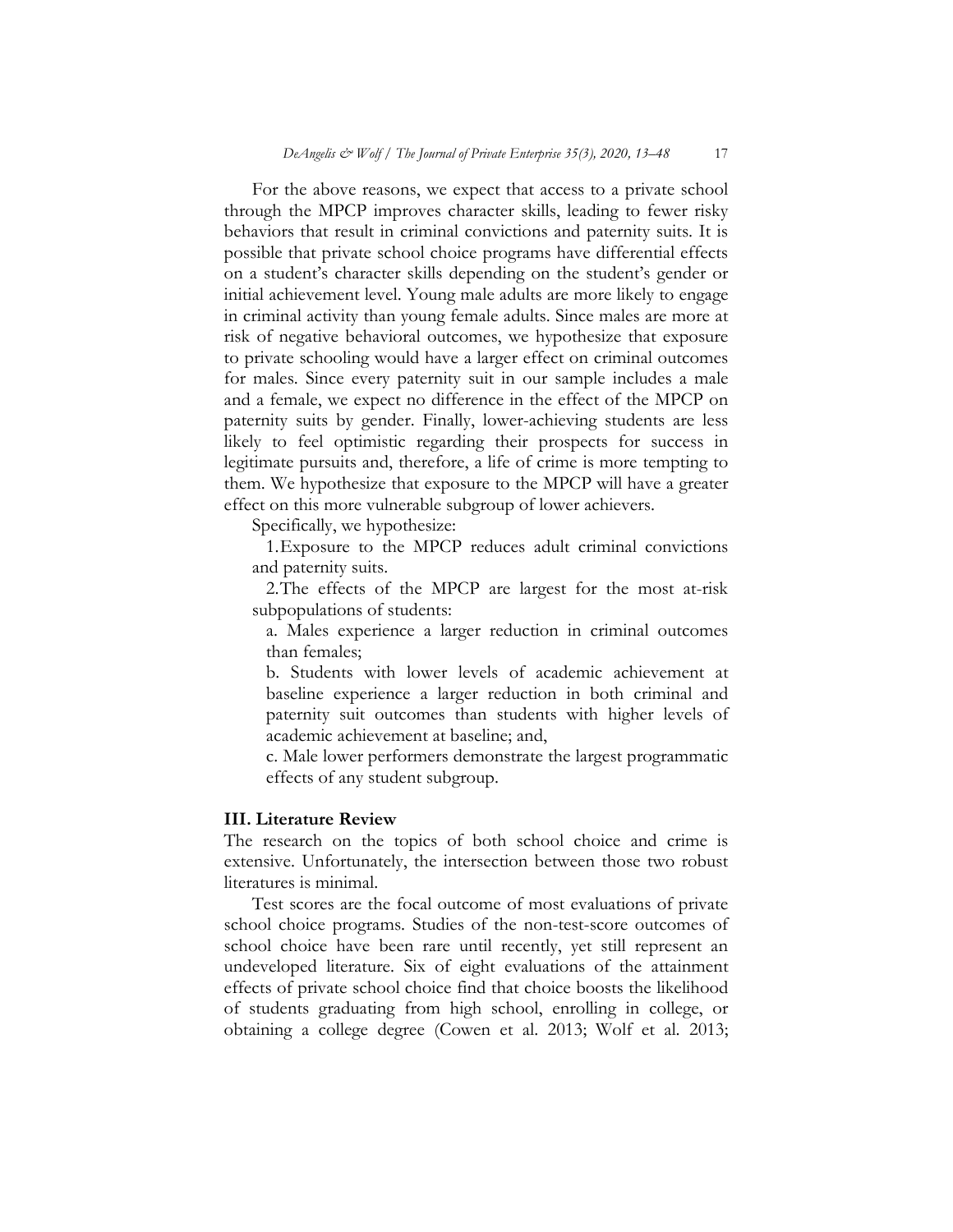Cheng, Chingos, and Peterson 2019; Chingos and Peterson 2015; Chingos, Monarrez, and Kuehn 2019; Chingos 2018; Holmes Erickson, Mills, and Wolf 2019; Wolf, Witte, and Kisida 2019).

DeAngelis (2017) reviews the findings from eleven studies of the effects of private school choice on civic outcomes. He finds that choice programs have effects ranging from zero to significantly positive on political participation, volunteering, and charitable giving (e.g., Bettinger and Slonim 2006; Campbell 2008; Fleming 2014; DeAngelis and Wolf 2019b). In a more expansive review of twentyone studies of the civic effects of various forms of school choice, Wolf (2007) reports generally positive effects, with some null findings and only a few results suggesting that public schooling better promotes citizenship traits. Eight studies of the effect of private school choice programs on the racial integration of schools all reveal null or positive effects (Swanson 2017).

Avoiding the criminal justice system is critical to the life success of low-income urban youth. Criminal records have negative effects on subsequent employment opportunities, especially for young Black men (Freeman 1987; Pager 2003; Apel and Sweeten 2010). Pager, Western, and Sugie (2009) randomly assigned criminal records and races to otherwise equivalent resumes in New York City. After sending these resumes to employers, the authors find that criminal records significantly reduce the likelihood that job-seekers are interviewed. The negative effects are larger for Black applicants. Agan and Starr (2017) performed a similar field experiment and find that employer callback rates are 5 percentage points (about 38 percent) lower for resumes that were randomly assigned a felony conviction. Waldfogel (1994) reports that first-time convictions reduce the likelihood of employment by 5 percentage points and reduce lifetime income by up to 30 percent.

The research literature on schooling and crime focuses on the effects of general schooling laws and dropping out of school on criminal activity, largely ignoring school choice (Luallen 2006; Lochner 2010; Anderson 2014). Several studies analyze the effects of school desegregation on crime outcomes (Weiner, Lutz, and Ludwig 2009; Billings, Deming, and Rockoff 2014), or whether educational degrees influence criminal activity (Machin, Marie, and Vujić 2011). None of these studies of educational effects on crime investigates the effects of school sector. School choice studies rarely focus on crime as an outcome and crime studies rarely focus on school choice as a cause.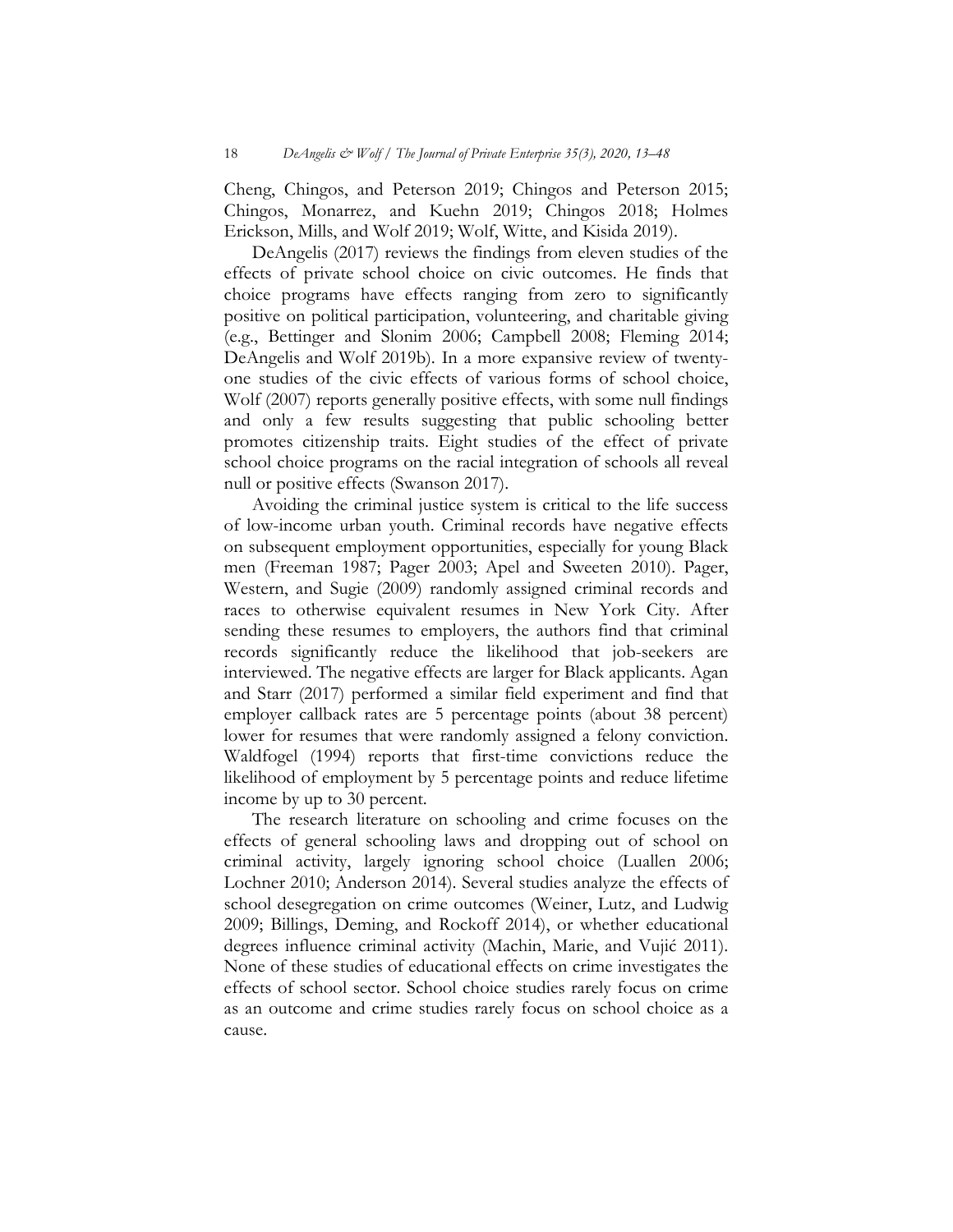Six studies have broken the mold and investigated the relationship between school choice and crime. Students who won public school admission lotteries in Charlotte-Mecklenburg County, North Carolina, had significantly lower crime rates as young adults than the control group members who lost lotteries (Deming 2011). Specifically, winning a lottery to attend a public school of choice reduced crime by about 50 percent for high-risk male students. Nationally, an increase of one standard deviation in the availability of school choice by residential relocation is correlated with a drop of 40 percent in juvenile crime (Dills and Hernández-Julián 2011).

Dobbie and Fryer (2015) report that winning a lottery to attend a public charter school in the Harlem Children's Zone drives the likelihood of a male student going to prison down to zero while decreasing female teen pregnancy rates by 59 percent. A decrease in private school choice in a community, due to the closing of a Catholic school, tends to generate an increase in crime (Brinig and Garnett 2014). Recently, McEachin et al. (2020) found that access to public charter schools in North Carolina is associated with a 36 percent reduction in the likelihood of committing a felony and a 38 percent reduction in the likelihood of committing a misdemeanor. The six existing studies of various forms of school choice all conclude that choice has a positive relationship with crime reduction.

Only one study exists of the effect of a private school choice *program* on the criminal behavior of young adults (DeAngelis and Wolf 2019a). Using student-level data from a longitudinal evaluation of the MPCP, the authors find that sustained participation in the MPCP reduces the likelihood of a student engaging in criminal activity by the time he or she reaches the age of twenty-two to twenty-five. Because most significant effects in that analysis are dependent on students' persistence in the choice program, and that persistence might be driven by unmeasured student and family characteristics correlated with the likelihood of committing crimes, the researchers cannot conclusively rule out post-match selection bias as the reason for their results.

We build on that previous study in at least five important ways: (1) we look up the cumulative record of risky behaviors three years later than the original study—in the fall of 2018—when the students were twenty-five to twenty-eight years old; (2) we use "exposure to the program in 2006" as our variable of interest in an intent-to-treat analysis that is free of post-match selection bias; (3) instead of simply examining the changes in probabilities of being convicted of any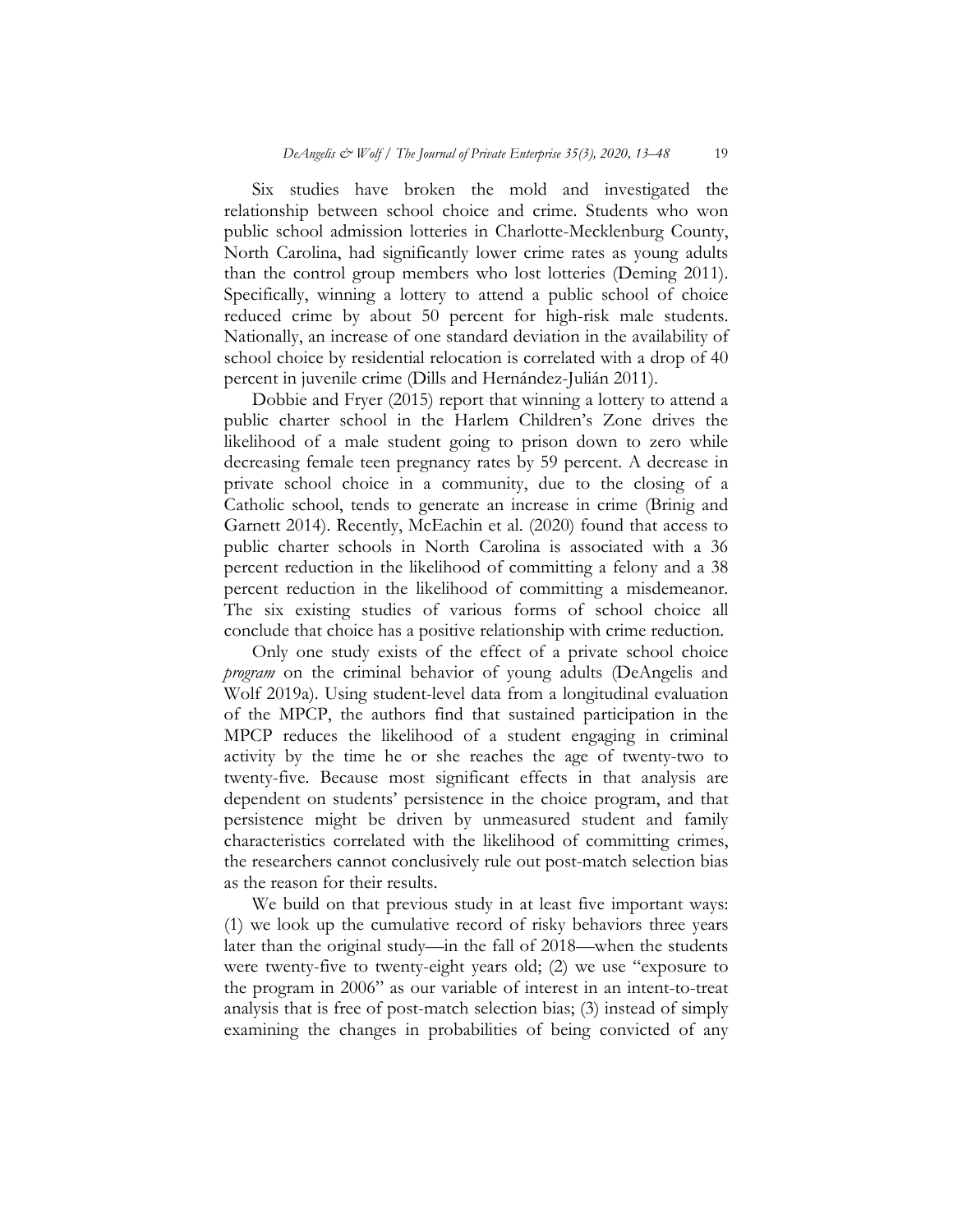crimes, we track the counts of each type of criminal behavior to produce a more holistic crime measure with more analytic power; (4) we include additional categories of outcomes such as the total amount of criminal fees students were assessed by the state and the total number of paternity suits the students experienced by the fall of 2018; and (5) we examine heterogeneous effects of the school voucher program on outcomes based on gender and initial academic ability.

### **IV. Description of the Program**

The Milwaukee Parental Choice Program (MPCP) is a governmentrun private school initiative piloted in 1990. It represented the first US test of the idea that private school vouchers might improve outcomes for low-income urban students. Enrollment in the program was capped at 1.5 percent of Milwaukee Public Schools (MPS) enrollment, which equated to about 500 students. Religious schools were excluded from the program, leaving only seven secular private schools as school choice destinations for students (Witte et al. 2008).

The MPCP evolved over time. The enrollment cap increased gradually starting in 1996 and was eliminated completely in 2012. The program allowed religious schools to serve students with vouchers starting in 1998. These steps to ease restrictions on both the demand and supply sides of this market-based education reform resulted in the MPCP claiming a 25 percent K–12 market share in Milwaukee by 2014–15. Public school choice options, including public charter schools and enrollment options outside of a child's residentially assigned school, expanded in the city during this period.

Evaluations indicated that competitive pressures from widespread school choice in Milwaukee produced achievement gains for students who remained in traditional public schools (Greene 2001; Greene and Forster 2002; Hoxby 2003; Carnoy et al. 2007; Chakrabarti 2008; Greene and Marsh 2009). The positive competitive effects of school choice in Milwaukee likely contributed to the findings from the most recent evaluation of the MPCP that the test score gains for actual voucher participants were limited (Witte et al. 2014).

Participants in the MPCP must be entering grades K–12 and live within the geographic boundaries of Milwaukee. From 1990 through 2011, only students with family incomes of 175 percent of the poverty level or less were eligible. In 2012, the program's income ceiling was increased to 300 percent of the poverty line. Students apply for the voucher just as college students apply for financial aid: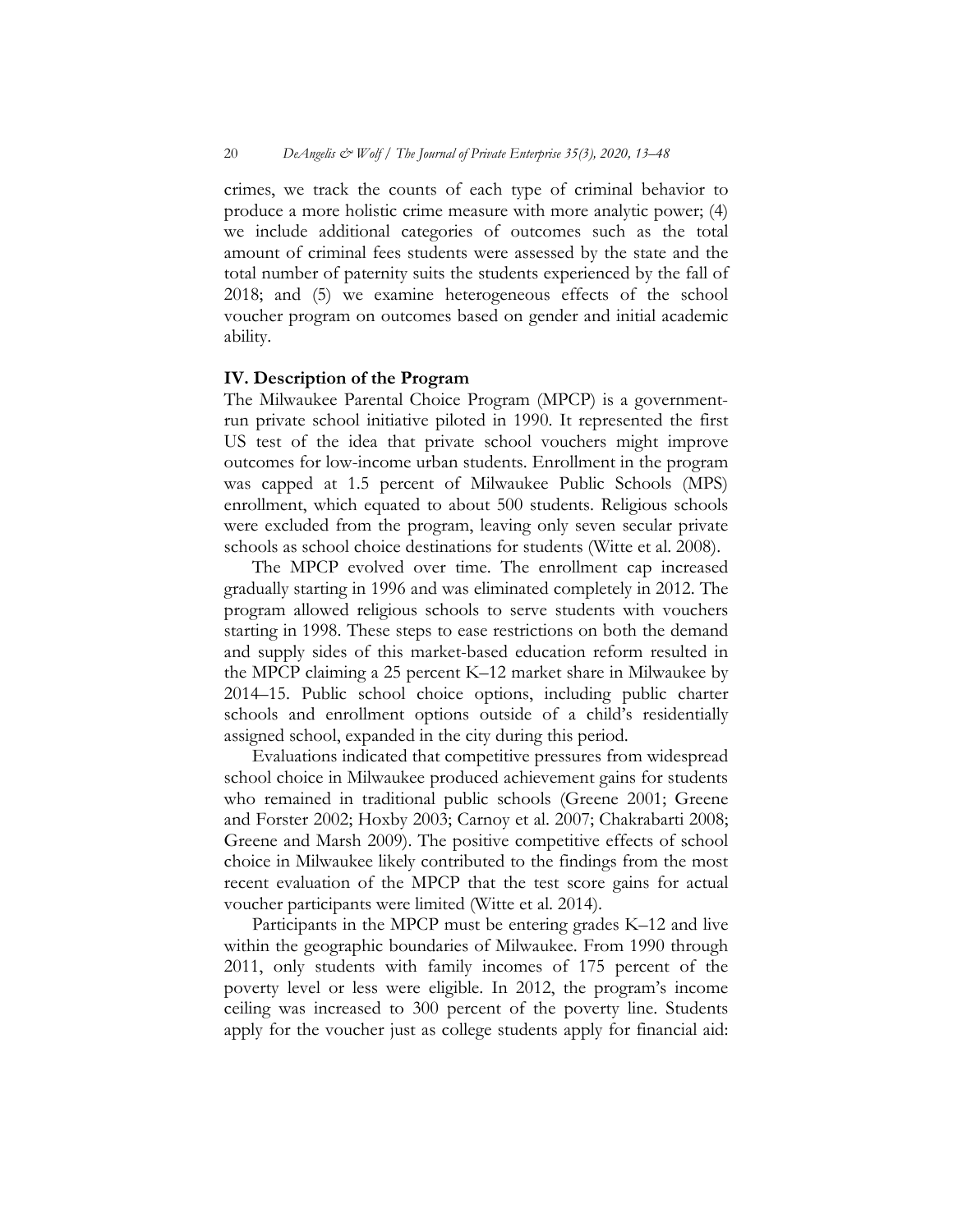after having enrolled in a chosen private school. Most private school choice programs reverse the sequence of those actions, with students first receiving vouchers and then enrolling in a participating private school.

The MPCP voucher was worth a maximum of \$6,501 in 2006. That amount was about 40 percent less than the per pupil spending in MPS that year (Costrell 2008). The maximum value of the voucher had dropped to \$6,442 by 2011, or 57 percent less than per pupil spending in MPS (McShane et al. 2012). Participating private schools reported subsidizing their students on vouchers by amounts averaging \$962 per student in 2006 (Kisida, Jensen, and Wolf 2009) and \$1,250 in 2011 (McShane et al. 2012).

Private schools participating in the MPCP generally must accept the voucher as the full cost of educating the child. The one exception is that, since 2012, parents of students in grades nine through twelve with an income greater than 220 percent of the federal poverty level can be charged a fee on top of the voucher amount. Participating private schools must administer state standardized tests, be accredited by the state within three years of program participation, let students opt out of religious activities, require all teachers and administrators to have a teaching license or a bachelor's degree, and admit vouchereligible students on a random basis (EdChoice 2019).

#### **V. Data and Matching Procedure**

Participating private schools must admit students by random lottery when they have more applicants than seats. Since religious schools were allowed into the program in 1998, few admissions lotteries have been held, as schools tend to stop recruiting students once their capacity is filled (Cowen et al. 2013). The dearth of randomly assigned MPCP students has prevented researchers from conducting an experimental evaluation of the program since 1998.

We used a hybrid of exact and propensity-score matching to produce an MPS comparison group to our MPCP treatment group. We exactly matched each voucher student to the set of MPS students in their grade, neighborhood, and within 2.5 percentiles above or below their 2006 baseline test scores. From that set of exact-matched students, the specific MPS student selected as a comparison to each voucher student was the one with the highest propensity score based on race, gender, English language learner (ELL) status, and math and reading baseline test scores (Witte et al. 2008). All 801 MPCP students in ninth grade and 290 randomly selected MPCP eighth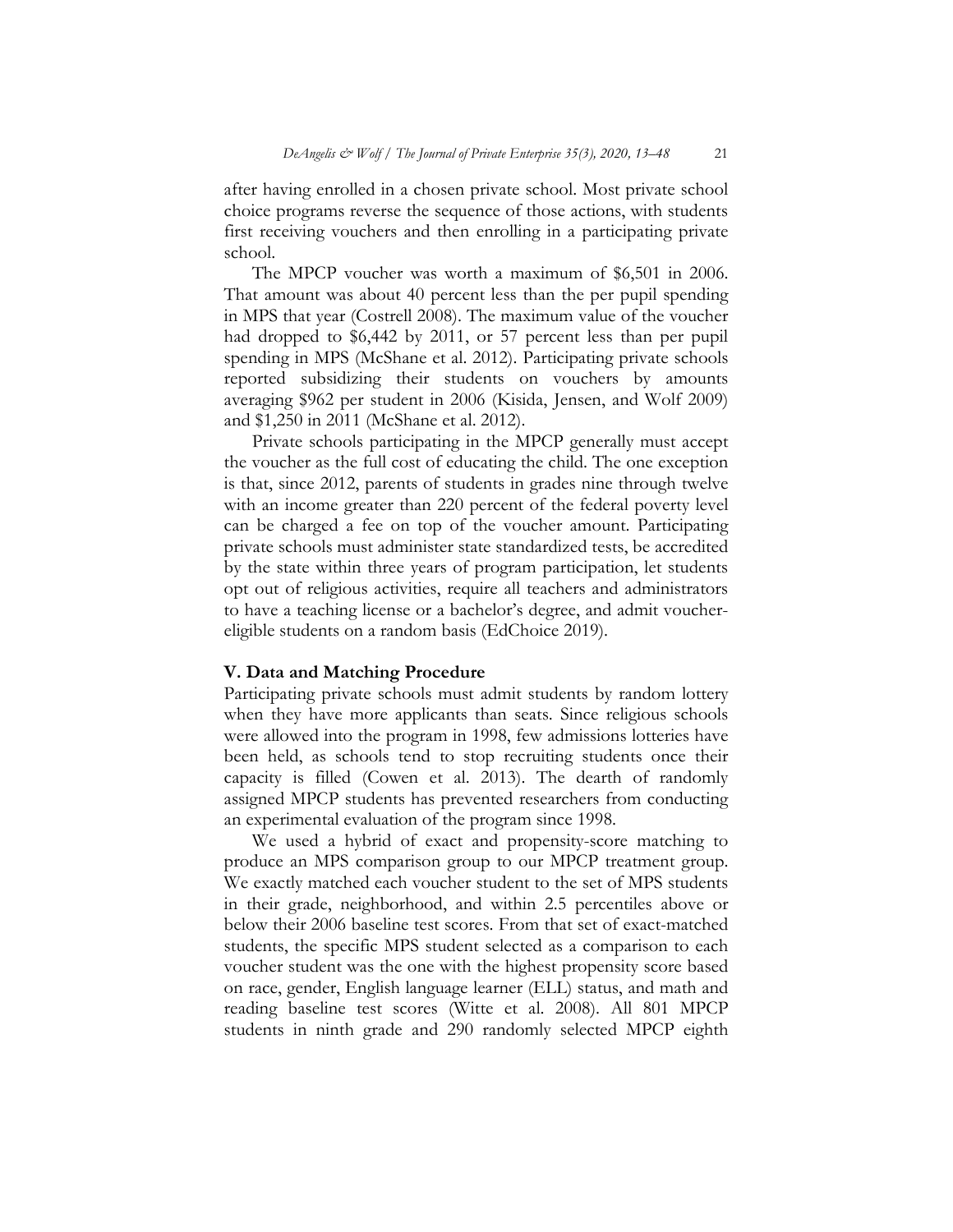graders in 2006 were combined into the programmatic treatment sample of 1,091. All but two of those treatment students were successfully matched to an MPS comparison student, producing a total analytic sample of 2,178.

The voucher and comparison groups are similar on most factors. Table 1 suggests that the students participating in the MPCP had higher baseline reading scores and had more highly educated parents than their counterparts; however, the MPCP students also had lower baseline math test scores and came from households with lower income levels than their matched MPS peers. Put differently, the direction of selection bias, if any exists after the match, is unclear. All observable differences are controlled for in our model estimations.

|                          | <b>MPS</b> in 2006 | <b>MPCP</b> in 2006 | $\boldsymbol{N}$ |
|--------------------------|--------------------|---------------------|------------------|
| Female                   | 0.53               | $0.57*$             | 2,178            |
| <b>Black</b>             | 0.70               | 0.70                | 2,178            |
| <b>Hispanic</b>          | 0.18               | 0.19                | 2,178            |
| Asian                    | 0.04               | 0.03                | 2,178            |
| White                    | 0.07               | 0.07                | 2,178            |
| Grade in 2006            | 8.73               | 8.74                | 2,178            |
| Math in 2006             | $0.04*$            | $-0.03$             | 2,178            |
| Reading in 2006          | 0.02               | $0.13***$           | 2,178            |
| Parent completed college | 0.12               | $0.16**$            | 1,506            |
| Parent some college      | 0.31               | 0.35                | 1,506            |
| Income over 50k          | $0.17***$          | 0.05                | 1,401            |
| Income under 25k         | $0.54***$          | 0.59                | 1,401            |

**Table 1. Statistics on key covariates of matched groups** 

*Notes*: \*  $p < 0.10$ , \*\*  $p < 0.05$ , \*\*\*  $p < 0.01$ . MPS is Milwaukee Public Schools. MPCP is Milwaukee Parental Choice Program.

A series of within-study comparisons has tested the ability of matching approaches to approximate the findings from randomassignment education studies. Those replication studies consistently find that matching students on "geography" (i.e., neighborhood) is essential to generating an appropriate nonexperimental comparison group (Heckman, Ichimura, and Todd 1997; Cook, Shadish, and Wong 2008; Bifulco 2012). Census tracts in Milwaukee match actual neighborhood boundaries. Families tend to cluster in neighborhoods where everyone has similar moral values, motivation, and educational aspirations for their children. Matching voucher and MPS students on neighborhood therefore effectively controls for such unmeasured factors that otherwise tend to bias nonexperimental evaluations of school choice effects.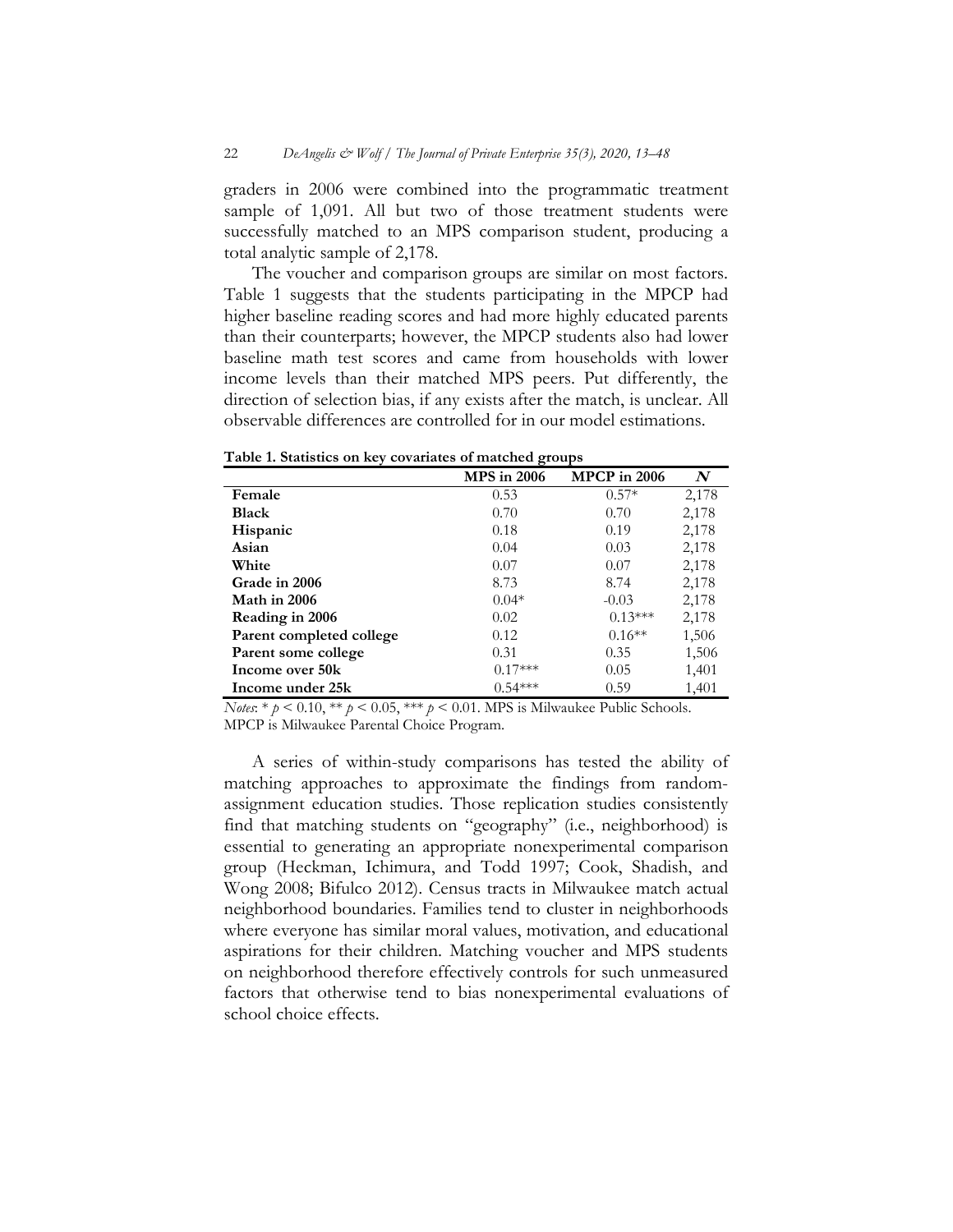Our first effort at original data collection involved surveying the parents of matched students regarding their income, education levels, and marital status (Witte et al. 2008). Our survey response rate was 69 percent, which is high for a telephone survey. A total of 73 percent of the MPCP parents responded compared to 66 percent of the MPS parents. We use standard weighting techniques to adjust for any differences in baseline characteristics between the MPCP treatment and matched comparison groups due to differential survey response rates.

The Wisconsin Court System's Circuit Court Access case search website provided the outcome variables for this study. By law, every criminal charge and conviction in Wisconsin is entered into this searchable public database. Researchers searched for records using student first name, last name, and date of birth, not knowing if a given student was in the voucher or comparison group. We used ten different categories for dependent variables. Each judicial record matched to a student in our sample generated a count of 1 for each category for which it documented a conviction for a felony, misdemeanor, drug-related offense, property damage, disorderly conduct, battery, theft, or traffic-related offense. The record generated a count of 1 for a paternity suit if that was the subject of the court case.

These categories are not all mutually exclusive. Misdemeanors are mutually exclusive of felonies, while traffic crimes are generally mutually exclusive of both. Drug and theft crimes, however, could be felonies or misdemeanors, depending on their severity. Thus, a single judicial record could produce (1) multiple codings of 1 across the various behavioral indicators, (2) a single 1, or (3) all zeroes (e.g., if it represented a charge but not a conviction). Multiple judicial records for a given student in the study could produce multiple counts of convictions for a single outcome category or multiple counts of "1" across different categories. We also noted all fines (in current dollars) that were assessed. By law, the data were restricted to outcomes for adults age eighteen or older. Because we searched the database during the fall of 2018, the students were twenty-five to twenty-eight years old when we looked up their records, and thus experienced seven to ten years of adulthood in which they might have been convicted of one or more crimes or might have been a party to one or more paternity suits.

Table 2 summarizes our sample of 2,178 students and their characteristics. On average, each person in our dataset was convicted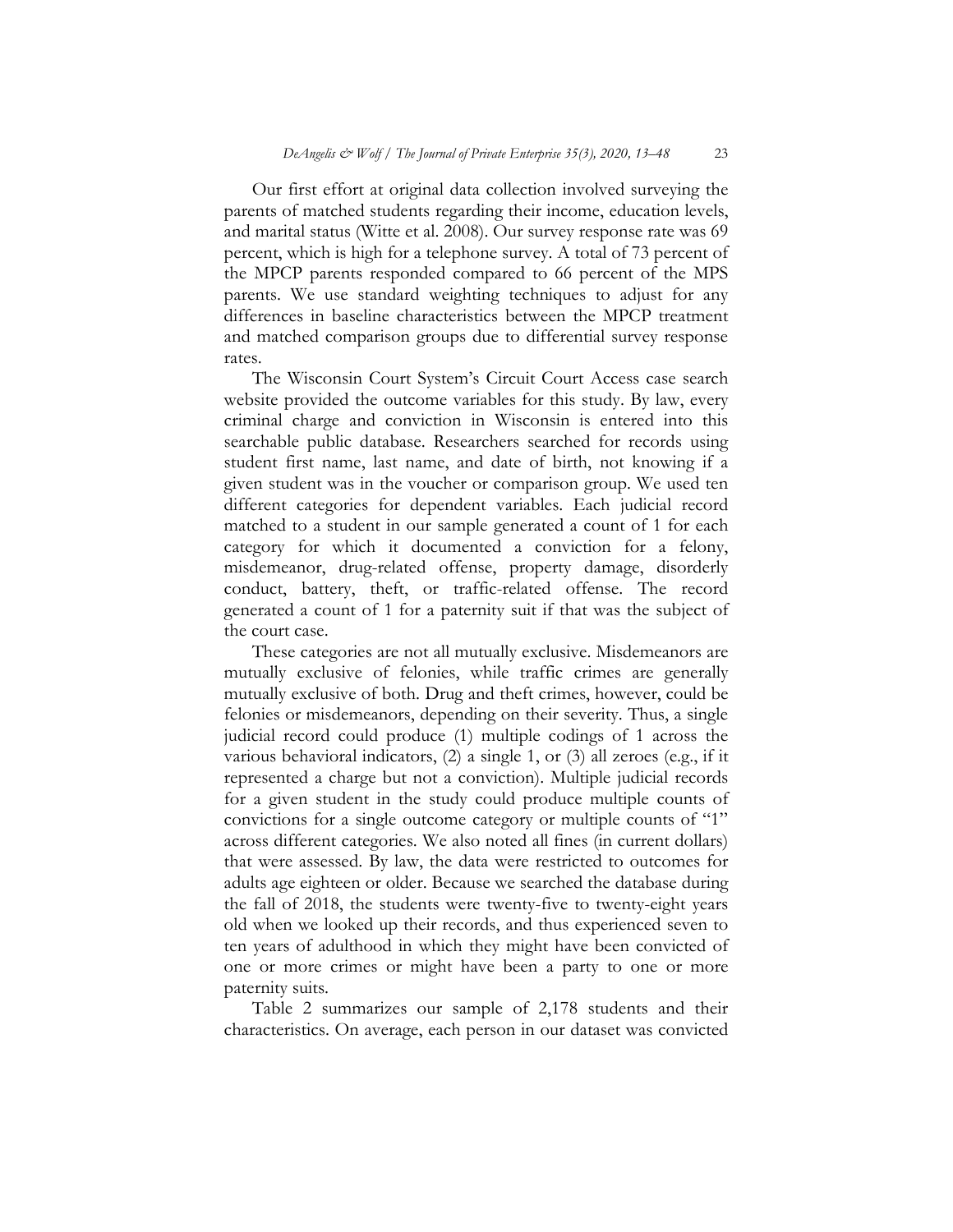of 0.19 felonies, 0.27 misdemeanors, 0.11 drug-related offenses, 0.01 damages to property, 0.07 disorderly conduct offenses, 0.03 batteries, 0.05 thefts, 0.73 traffic-related offenses, and had 0.11 paternity suits. The students were assessed an average of \$526 in crime-related fees. Our analysis is challenged by the limited variation in most of our outcome variables. All else being equal, it is more difficult to identify statistically significant relationships between a program treatment and outcome variables when the outcome variables hardly vary. Thus, to minimize the risk of type II "false negative" errors in our analysis, we use  $p \le 0.10$  as a minimal level of statistical significance for any group differences, using a two-tailed test.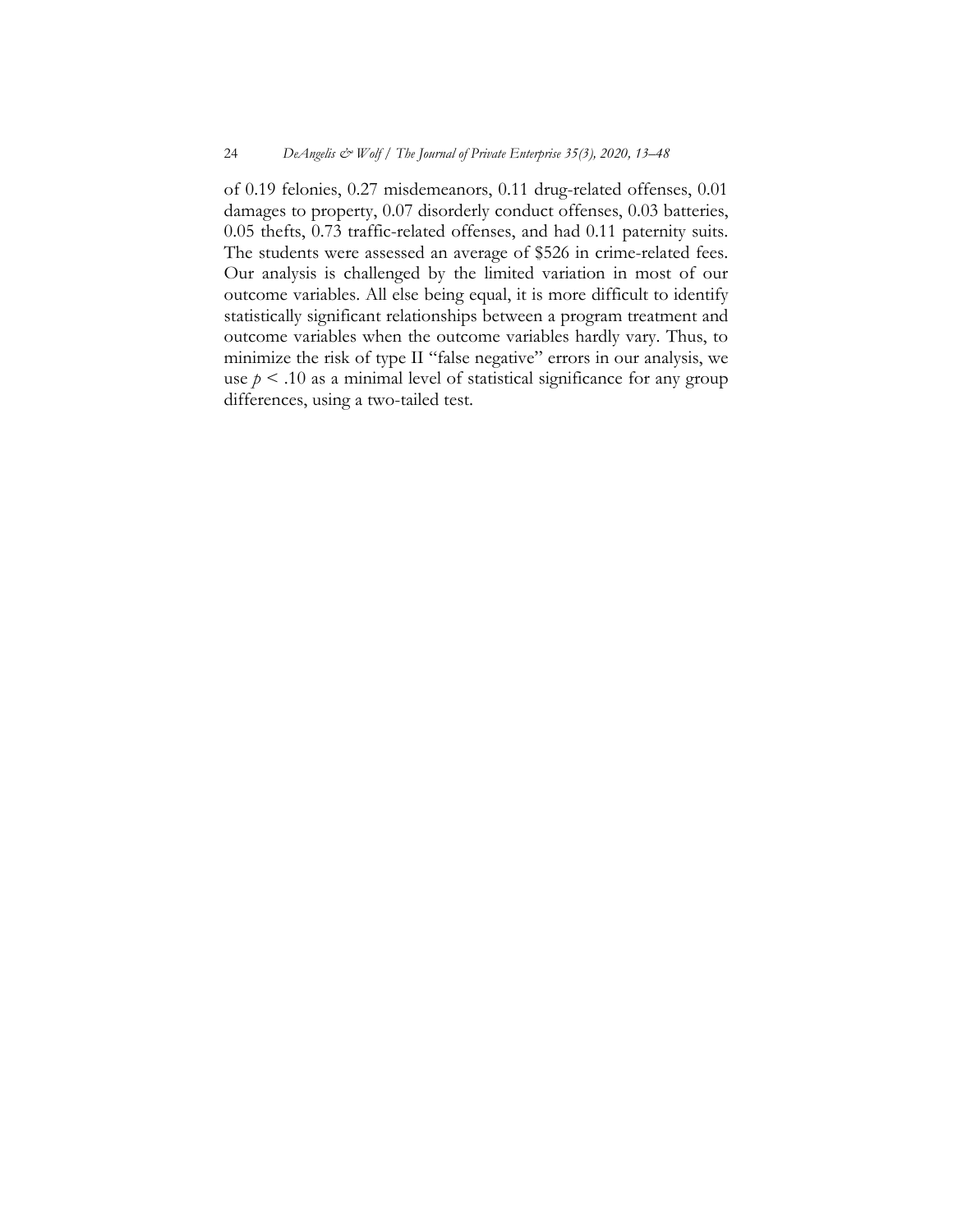| Variable                  | $\boldsymbol{N}$ | ${\bf Mean}$ | SD    | Min              | Max            |
|---------------------------|------------------|--------------|-------|------------------|----------------|
| <b>Student</b>            |                  |              |       |                  |                |
| <b>MPCP 2006</b>          | 2,178            | 0.50         | 0.50  | $\overline{0}$   | $\mathbf{1}$   |
| <b>Black</b>              | 2,178            | 0.70         | 0.46  | $\overline{0}$   | $\mathbf{1}$   |
| Hispanic                  | 2,178            | 0.18         | 0.39  | $\theta$         | 1              |
| Asian                     | 2,178            | 0.04         | 0.19  | $\theta$         | $\mathbf{1}$   |
| White                     | 2,178            | $0.07\,$     | 0.26  | $\overline{0}$   | $\mathbf{1}$   |
| Female                    | 2,178            | 0.55         | 0.50  | $\overline{0}$   | $\mathbf{1}$   |
| Grade in 2006             | 2,178            | 8.74         | 0.44  | 8                | 9              |
| Math Z-score              | 2,178            | 0.00         | 0.87  | $-3.13$          | 3.00           |
| Reading Z-score           | 2,178            | $0.07\,$     | 0.90  | $-2.97$          | 2.54           |
| Parent                    |                  |              |       |                  |                |
| Income over 50k           | 1,401            | 0.11         | 0.31  | $\theta$         | $\mathbf{1}$   |
| $35k <$ Income $<$ 50 $k$ | 1,401            | 0.14         | 0.35  | $\theta$         | $\mathbf{1}$   |
| $25k <$ Income $<$ 35 $k$ | 1,401            | 0.18         | 0.39  | $\theta$         | $\mathbf{1}$   |
| Income under 25k          | 1,404            | 0.31         | 0.46  | $\theta$         | $\mathbf{1}$   |
| Parent high school        | 1,506            | 0.29         | 0.45  | $\theta$         | $\mathbf{1}$   |
| grad                      |                  |              |       |                  |                |
| Some college              | 1,506            | 0.33         | 0.47  | $\overline{0}$   | $\mathbf{1}$   |
| Full college              | 1,506            | 0.15         | 0.35  | $\theta$         | 1              |
| Both in household         | 1,502            | 0.34         | 0.47  | $\boldsymbol{0}$ | $\mathbf{1}$   |
| Churchgoer                | 1,500            | 0.58         | 0.49  | $\theta$         | 1              |
| <b>Outcomes</b>           |                  |              |       |                  |                |
| Felonies                  | 2,178            | 0.19         | 0.79  | $\overline{0}$   | 16             |
| Misdemeanors              | 2,178            | 0.27         | 0.96  | $\overline{0}$   | 17             |
| Drug crime                | 2,178            | 0.11         | 0.54  | $\theta$         | 12             |
| Property damage           | 2,178            | $0.01\,$     | 0.13  | $\overline{0}$   | 3              |
| Disorderly conduct        | 2,178            | 0.07         | 0.34  | $\theta$         | $\overline{4}$ |
| <b>Batteries</b>          | 2,178            | 0.03         | 0.21  | $\overline{0}$   | 3              |
| <b>Thefts</b>             | 2,178            | 0.05         | 0.35  | $\overline{0}$   | 7              |
| Traffic                   | 2,178            | 0.73         | 1.80  | $\overline{0}$   | 21             |
| Fines $(*)$               | 2,178            | 526          | 1,844 | $\theta$         | 37,718         |
| Paternity disputes        | 2,178            | 0.11         | 0.37  | $\theta$         | 3              |

**Table 2. Descriptive statistics of all variables used in analysis** 

*Notes*: SD is standard deviation. MPS is Milwaukee Public Schools. MPCP is Milwaukee Parental Choice Program.

#### **VI. Methods**

Our basic model 1 uses an ordinary least squares regression approach of the form:

 $\textit{Outcome}_i = \beta_0 + \delta_1 \textit{MPCP06}_i + \varepsilon_{it}$  (1)

where for each outcome of interest (conviction for felonies, misdemeanors, drug-related offenses, property damage, disorderly conduct, batteries, thefts, traffic-related offenses, total fines in current dollars, and paternity suits),  $\delta_1$  is the difference associated with exposure to MPCP (enrolled in the MPCP in 2006). Each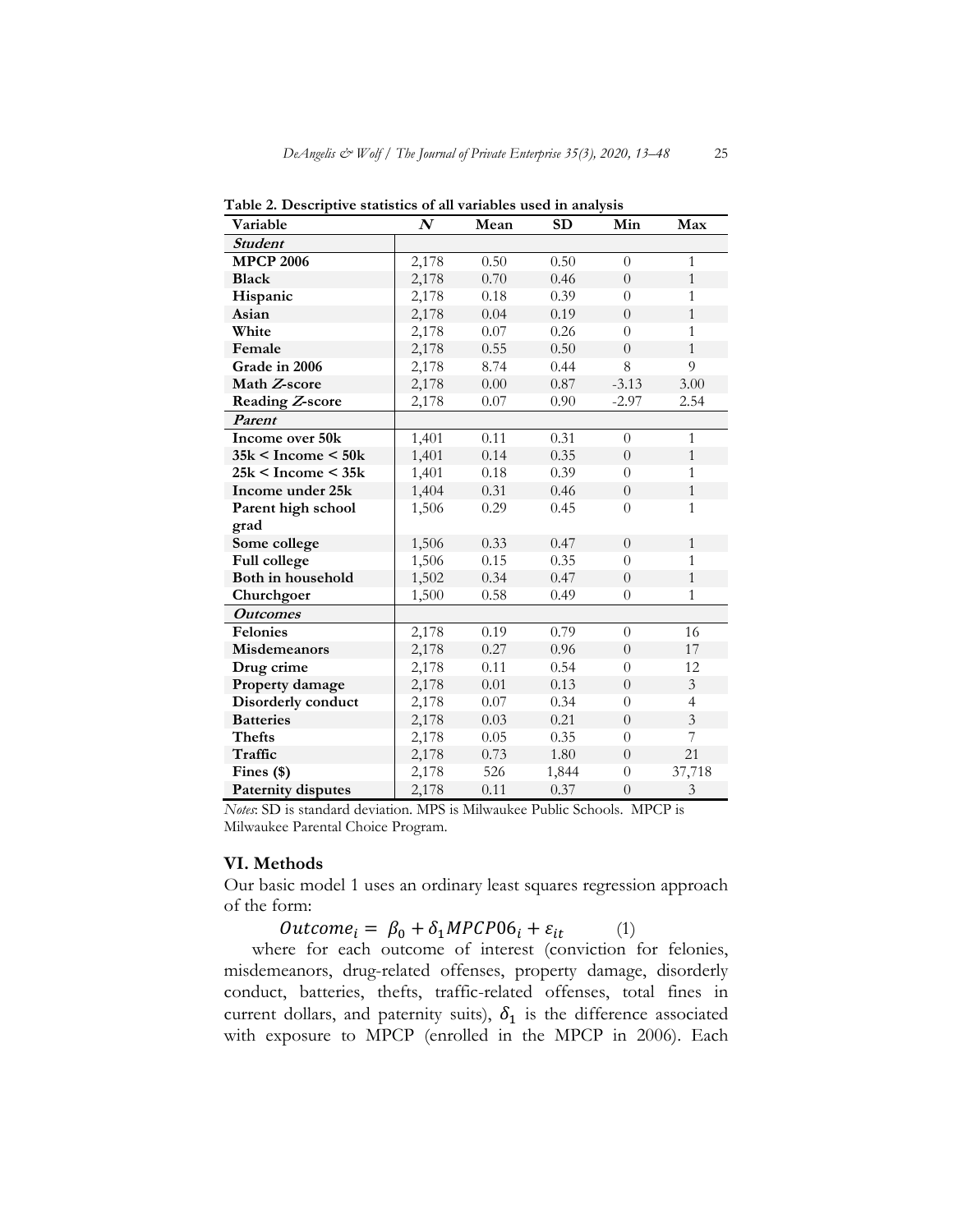observation is coded as nonnegative integer values for each outcome category because the data are counts of cases, except for "total fines." The category for total fines (in constant dollars) is also nonnegative but is a continuous variable rather than a count. We obtain robust standard errors of  $\varepsilon_{it}$  by clustering the individual errors *i* by census tract *t* because students within the same geographic region tend to be similar on unobservable characteristics that otherwise might generate spatially autocorrelated error terms. As our sample of 2,178 students comes from only 194 different census tracts, clustering the errors increases their size, thereby leading to more conservative significance tests.

We use an intent-to-treat (ITT) approach. All of the students in the MPCP group are coded "1" for *MPCP* regardless of how long they persisted in the program. Our analysis estimates the effect of mere "exposure" to the MPCP (for whatever duration of time starting in the fall of 2006) on subsequent criminal behavior, further making our estimates conservative. We also use this ITT approach in our analysis because nonrandom self-sorting of students across sectors took place after the 2006 baseline match year (Cowen et al. 2012) that otherwise might bias our estimates of the program's effect.

Our preferred model 2 adds student controls to the estimation. Since we have complete data on all the student control variables, adding those variables does not reduce our analytic sample. Our preferred model takes the form:

 $\textit{Outcome}_i = \beta_0 + \delta_1 \textit{MPCP06}_i + \beta_1 X_i + \beta_2 \textit{test}_{2006} + \varepsilon_{it}$  (2) where the outcome and MPCP exposure variables, as well as the error term, are the same as described for model 1. Added in this equation are vector *X* of student race, gender, and baseline grade (eighth or ninth) indicators; and  $test<sub>2006</sub>$ , a vector of student math and reading test scores in 2006, standardized to have a mean of zero and a standard deviation of one. Because we control for student 2006 test scores, any effect that the MPCP has on improving character skills by boosting student test scores prior to that date would be captured by that control variable, making our independent estimate of the effect of the MPCP on character skills conservative.

Model 2 is our preferred vehicle for estimating the effects of the MPCP on student risky behaviors because it controls for student characteristics known to be predictive of irresponsible behavior (e.g., academic ability, gender, age) while preserving all of the observations in our analytic sample. More extensive statistical models can control for family background variables that also might predict criminal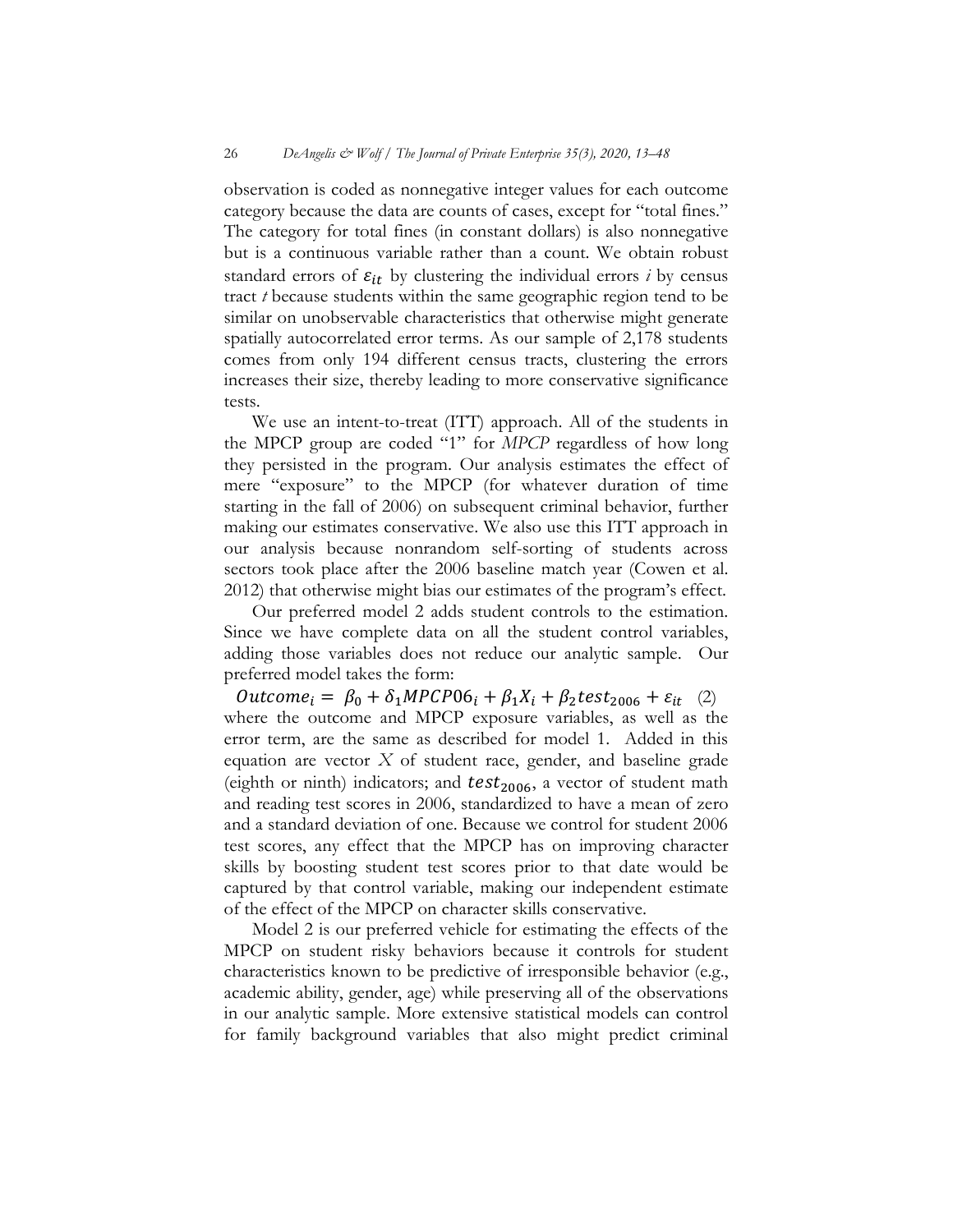activity, but they bring with them the disadvantage of reducing the size of the analytic sample by more than one-third, thereby decreasing our study power. Since the nearly 800 observations excluded by adding family variables is likely a nonrandom subgroup of our sample, adding those variables also risks introducing survey nonresponse bias into our analysis.

With those cautions in mind, we also estimate model 3 as a robustness test of our analytically preferred model 2. Model 3 takes on the same functional form as model 2 but restricts the sample to the 1,385 students with all parental controls available because their parents responded to the survey. Model 3 does not actually add those parental variables. We include a model 4 with all parental controls included. Including both estimations allows us to see how much of the change in the model 4 estimates, relative to our preferred model 2 estimates, is due to its limited sample and how much is due to its added control variables. Model 4 takes the form:

$$
Outcome_i = \beta_0 + \delta_1 MPCPO6_i + \beta_1 X_i + \beta_2 test_{2006} + \beta_3 Z_i + \varepsilon_{it} \tag{4}
$$

where for each outcome of interest,  $\delta_1$  is the difference associated with exposure to MPCP after accounting for the same vector *X* of student characteristics and  $test<sub>2006</sub>$  described above, but adding vector *Z* of parent income levels, education levels, churchgoing activity, and whether or not both parents lived at home. Because of the count nature of our data, we also use Poisson regression and negative binomial regression as robustness checks for all results.

# **VII. General Results**

Tables 3 and 4 present the results for four different statistical models:

- 1. the MPCP indicator variable with no control variables for the full sample
- 2. the MPCP indicator with student controls for the full sample
- 3. the MPCP indicator with student controls for the smaller sample of students with all parental controls available
- 4. the MPCP indicator with both student and parental controls for the smaller sample

A negative coefficient represents a reduction in criminal convictions or paternity disputes and therefore signals a beneficial effect of exposure to the private school choice program. Exposure to the MPCP is correlated with a reduction in nine of the ten negative behavior measures. The only effect estimates that are positively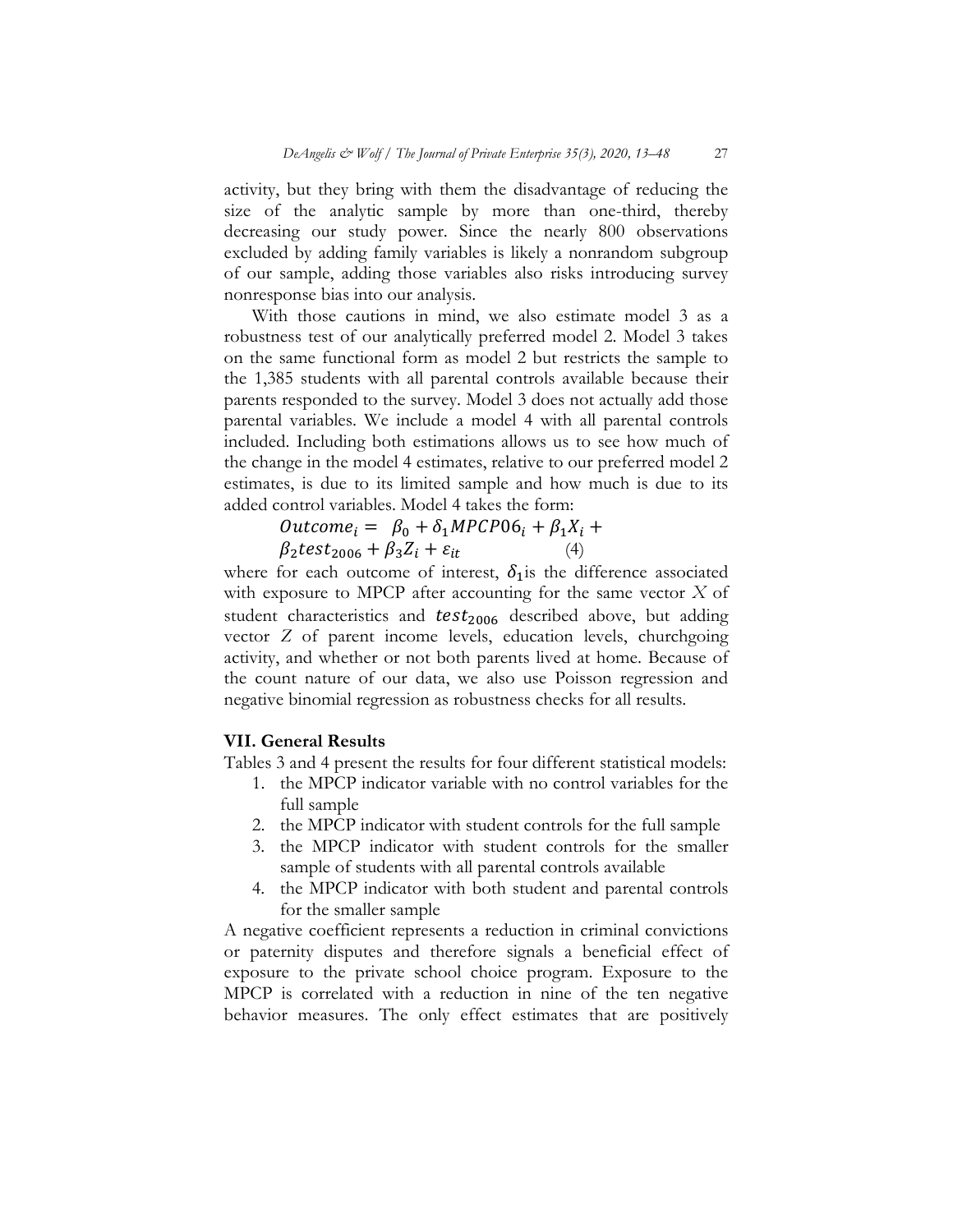signed are for theft, and none of those four estimates is even close to statistically significant.

The effects of the MPCP on reducing negative behavioral outcomes do vary in statistical significance across the indicators. Exposure to the MPCP has a highly statistically significant effect on reducing the number of drug convictions across all four statistical models. Specifically, for the model with all controls, exposure to the MPCP is associated with a reduction of about 0.1 drug-related offenses. This result is equivalent to around a 90 percent reduction relative to the mean and around an 18 percent of a standard deviation reduction in drug-related offenses.

The program also has a statistically significant effect on reducing property-damage convictions, at least in the uncontrolled model and the model with student controls, which is our preferred model. The effects of the MPCP on property damage convictions are not statistically significant in the two models with the smaller sample, even though the size of the regression coefficient for the MPCP effect is larger in those estimations. That pattern suggests that lower analytic power, and not stronger control variables, likely explains the loss of statistical significance. The beneficial effect of the MPCP on lowering rates of paternity suits is statistically significant in models 1 through 3 but not in model 4. That difference appears partly due to a coefficient that shrinks by about one-sixth when parental controls are introduced and partly due to the standard error of the coefficient increasing dramatically due to the loss of 800 observations.

Our preferred model 2 includes the complete sample with student controls. Three of the ten results are statistically significant at the  $p \leq 0.05$  level or better. Specifically, exposure to the MPCP is associated with a reduction of around 0.06 drug-related offenses, 0.01 property-damage offenses, and 0.04 paternity suits. These estimates are equivalent to a 53 percent reduction in drug convictions, an 86 percent reduction in property damage convictions, and a 38 percent reduction in paternity suits.

In terms of generalizable programmatic effect sizes, the estimates are equivalent to an 11 percent of a standard deviation reduction in drug-related offenses, an 8 percent of a standard deviation reduction in property-damage offenses, and an 11 percent of a standard deviation reduction in paternity suits. Each of these results is robust to Poisson regression and negative binomial regression as alternative functional forms. Because type I errors are expected to occur 5 percent of the time at the  $p \le 0.05$  threshold, we do not expect that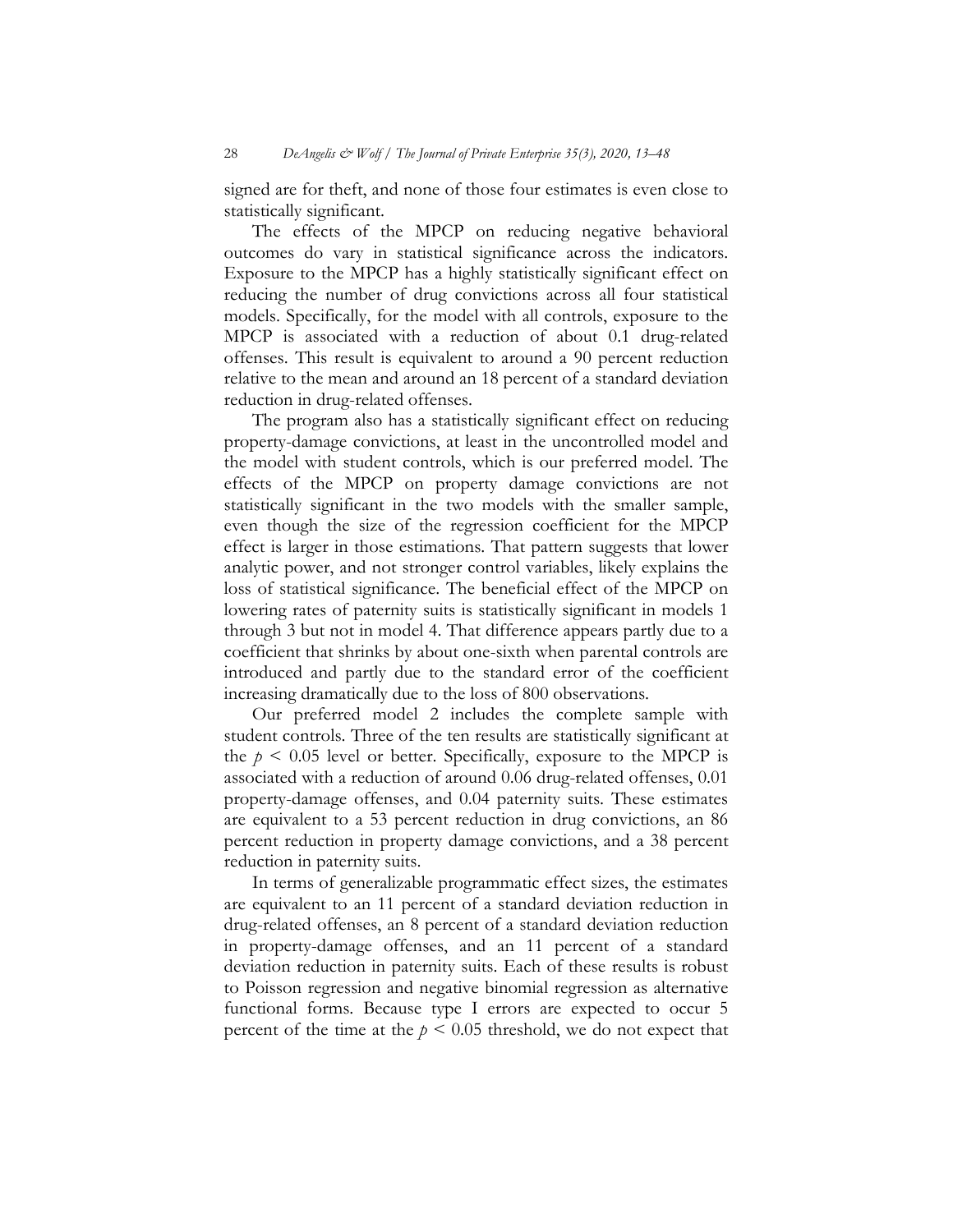the three statistically significant results from our preferred model are merely type I errors. Because we employed four analytic models with ten outcomes each, we can be reasonably confident that six of the eight statistically significant results found in tables 3 and 4 are not type I errors. Our hypothesis 1, that exposure to private schooling through a choice program reduces subsequent risky behavior, is confirmed for three of our ten outcome measures. For the other seven measures, we are left with uncertainty regarding whether MPCP exposure had an effect.

|                   | (1)      | (2)      | (3)         | (4)        | (5)      |
|-------------------|----------|----------|-------------|------------|----------|
|                   | Felonies | Misdem   | Drugs       | Property   | Disorder |
| 1. MPCP           | $-0.023$ | $-0.042$ | $-0.065***$ | $-0.011**$ | $-0.007$ |
|                   | (0.524)  | (0.376)  | (0.007)     | (0.041)    | (0.641)  |
|                   |          |          |             |            |          |
| R-squared         | 0.0002   | 0.0005   | 0.0036      | 0.0017     | 0.0001   |
| N                 | 2,178    | 2,178    | 2,178       | 2,178      | 2,178    |
| 2. MPCP           | $-0.007$ | $-0.032$ | $-0.058***$ | $-0.011**$ | $-0.005$ |
|                   | (0.846)  | (0.473)  | (0.009)     | (0.039)    | (0.735)  |
|                   |          |          |             |            |          |
| R-squared         | 0.0629   | 0.0666   | 0.0560      | 0.0152     | 0.0207   |
| N                 | 2,178    | 2,178    | 2,178       | 2,178      | 2,178    |
| 3. MPCP           | $-0.022$ | $-0.058$ | $-0.096***$ | $-0.007$   | $-0.008$ |
|                   | (0.614)  | (0.250)  | (0.001)     | (0.136)    | (0.624)  |
|                   |          |          |             |            |          |
| R-squared         | 0.0637   | 0.0824   | 0.0596      | 0.0142     | 0.0364   |
| N                 | 1,385    | 1,385    | 1,385       | 1,385      | 1,385    |
| 4. MPCP           | $-0.024$ | $-0.042$ | $-0.099***$ | $-0.007$   | $-0.009$ |
|                   | (0.589)  | (0.417)  | (0.001)     | (0.235)    | (0.613)  |
|                   |          |          |             |            |          |
| R-squared         | 0.0744   | 0.0966   | 0.0652      | 0.0174     | 0.0485   |
| $\mathcal{N}_{0}$ | 1,385    | 1,385    | 1,385       | 1,385      | 1,385    |

**Table 3. Effects of the MPCP on character, four different statistical models, part 1 of 2**

*Notes*: *P*-values in parentheses. \*  $p < 0.10$ , \*\*  $p < 0.05$ , \*\*\*  $p < 0.01$ . Results are average marginal effects. All models use ordinary least squares regression with robust standard errors clustered by census tract. Model 1 does not include control variables. Models 2 and 3 include student controls for race, gender, grade, and baseline math and reading test scores. Model 4 includes student controls and parental income, parental education, whether parents are frequent churchgoers, and whether both parents reside in the household. Coefficients for control variables are available from the authors by request. Statistically significant results are robust to Poisson regression and negative binomial regression functional forms. MPCP is Milwaukee Parental Choice Program.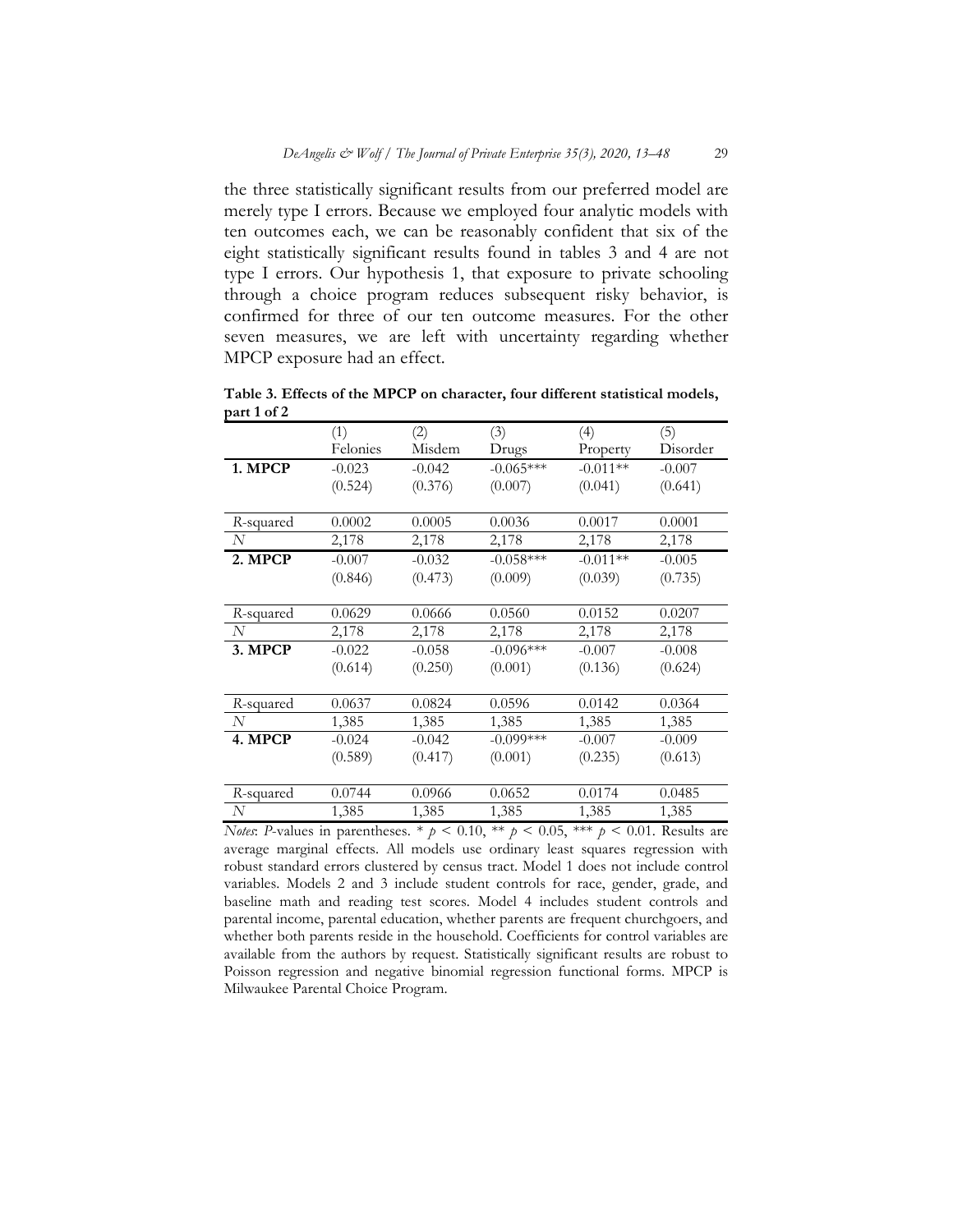|           | (1)            | (2)     | (3)      | (4)       | (5)        |
|-----------|----------------|---------|----------|-----------|------------|
|           | <b>Battery</b> | Thefts  | Traffic  | Fines     | Paternity  |
| 1. MPCP   | $-0.009$       | 0.004   | $-0.112$ | $-45.737$ | $-0.042**$ |
|           | (0.324)        | (0.822) | (0.218)  | (0.602)   | (0.016)    |
|           |                |         |          |           |            |
| R-squared | 0.0005         | 0.0000  | 0.0010   | 0.0002    | 0.0031     |
| N         | 2,178          | 2,178   | 2,178    | 2,178     | 2,178      |
| 2. MPCP   | $-0.010$       | 0.007   | $-0.094$ | $-8.599$  | $-0.042**$ |
|           | (0.306)        | (0.695) | (0.292)  | (0.920)   | (0.015)    |
|           |                |         |          |           |            |
| R-squared | 0.0104         | 0.0112  | 0.0278   | 0.0472    | 0.0127     |
| N         | 2,178          | 2,178   | 2,178    | 2,178     | 2,178      |
| 3. MPCP   | $-0.005$       | 0.016   | $-0.133$ | $-23.182$ | $-0.042*$  |
|           | (0.686)        | (0.417) | (0.131)  | (0.840)   | (0.053)    |
|           |                |         |          |           |            |
| R-squared | 0.0068         | 0.0110  | 0.0301   | 0.0451    | 0.0116     |
| N         | 1,385          | 1,385   | 1,385    | 1,385     | 1,385      |
| 4. MPCP   | $-0.008$       | 0.017   | $-0.093$ | $-27.918$ | $-0.034$   |
|           | (0.561)        | (0.391) | (0.283)  | (0.830)   | (0.138)    |
|           |                |         |          |           |            |
| R-squared | 0.0124         | 0.0196  | 0.0397   | 0.0556    | 0.0183     |
| N         | 1,385          | 1,385   | 1,385    | 1,385     | 1,385      |

**Table 4. Effects of the MPCP on character, four different statistical models, part 2 of 2**

*Notes*: *P*-values in parentheses. \*  $p < 0.10$ , \*\*  $p < 0.05$ , \*\*\*  $p < 0.01$ . Results are average marginal effects. All models use ordinary least squares regression with robust standard errors clustered by census tract. Model 1 does not include control variables. Models 2 and 3 include student controls for race, gender, grade, and baseline math and reading test scores. Model 4 includes student controls and parental income, parental education, whether parents are frequent churchgoers, and whether both parents reside in the household. Coefficients for control variables are available from the authors by request. Statistically significant results are robust to Poisson regression and negative binomial regression functional forms. MPCP is Milwaukee Parental Choice Program.

Statistically significant control variables behave as expected. Females are less likely to commit all types of crimes and are assessed less in fines than males. The number of paternity suits, however, does not vary by gender. Blacks are more likely to commit crimes but do not receive higher fines and do not differ in their frequency of paternity suits than whites, on average. Asians are generally less likely to commit crimes than whites and are less likely to face paternity suits. Students with higher baseline achievement commit fewer crimes and are assessed less in fees but are similar to students with lower achievement levels in paternity suit frequency.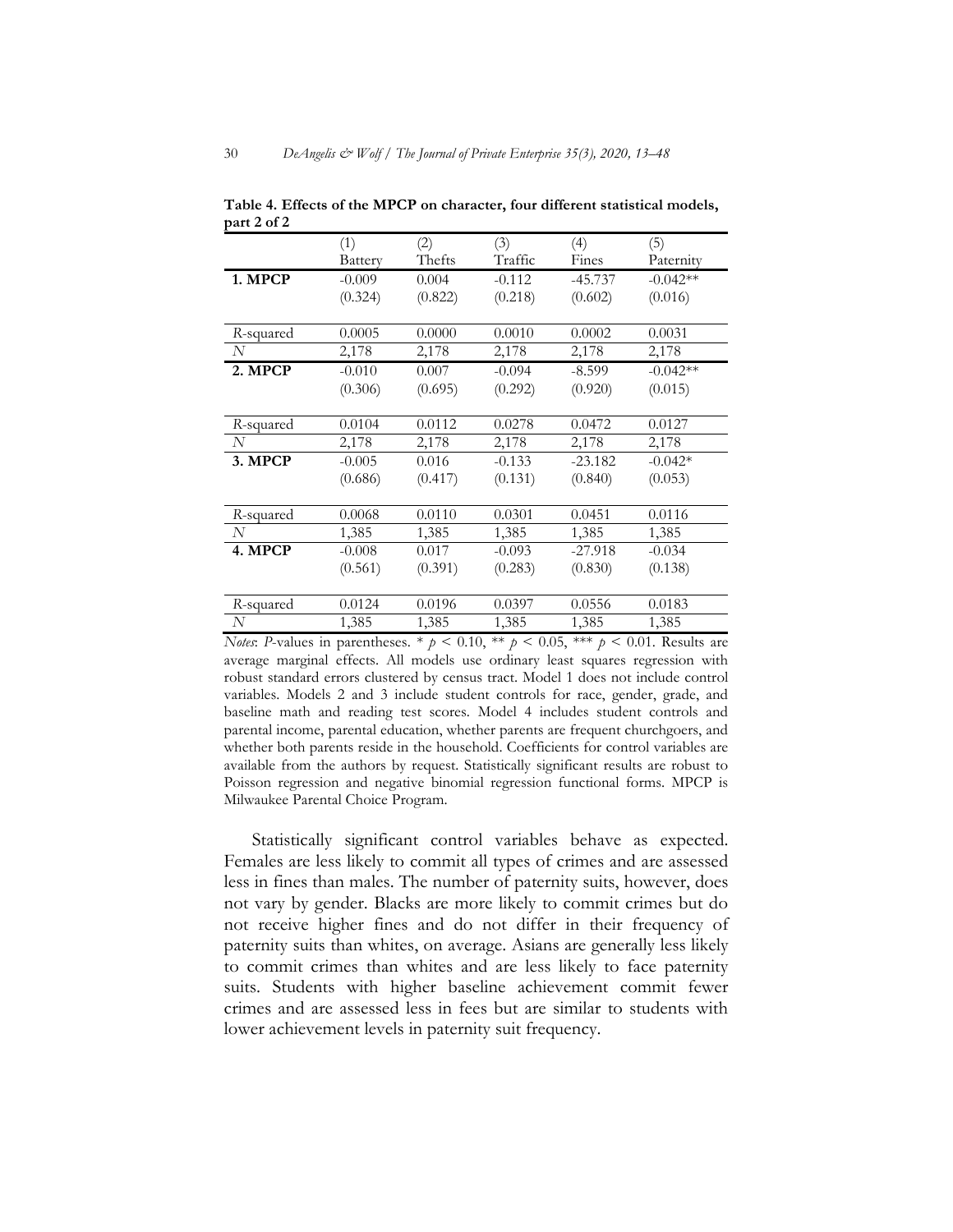The statistically significant parent-level control variables indicate that more-advantaged students are less likely to engage in risky behaviors. Students from families with higher incomes, higher levels of parental education, and two-parent households are less likely to commit various crimes but do not differ on their number of paternity suits, all else being equal.

## **VIII. Heterogeneous Effects**

We now explore the possibility of heterogeneous effects of the MPCP by initial student characteristics. We interact indicator variables for membership in various student subgroups with the indicator variable for exposure to the MPCP. Doing so allows us to calculate the effect of MPCP exposure on crime and paternity outcomes for specific subgroups of students while simultaneously signaling which of those subgroup effects, if any, are truly heterogeneous. For example, the effect of the MPCP on a specific crime outcome might be statistically significant for the subgroup of males and not for the subgroup of females, but the difference in those two subgroup effects itself might not be statistically significant. In such cases, we can say with confidence that the program significantly reduced the criminal outcome for males, but we cannot say with confidence that the effect of the program was different for males than for females.

Generally, gender and initial math ability appear to be stronger sources of heterogeneity in the effects of the MPCP on risky behavior than initial reading levels. In our preferred model with student-level controls (tables 5–8), males exposed to the MPCP commit 0.12 fewer drug-related offenses, 0.02 fewer propertydamage offenses, and are listed in 0.05 fewer paternity suits than their MPS male peers. The difference between the effect of the MPCP on males and its effect on females is statistically significant for drug and property damage convictions largely because females experienced little to no reduction in convictions for those crimes due to MPCP exposure, while the effects for males were substantial. Females exposed to the MPCP experience 0.04 fewer paternity suits than their MPS peers, a 34 percent reduction from the mean.

This finding is consistent with, but somewhat smaller than, the experimental finding that females who won a charter school lottery in the Harlem Children's Zone were 59 percent less likely to experience a teen pregnancy than females who lost the lottery (Dobbie and Fryer 2015). As expected, the reductions in paternity suits for males and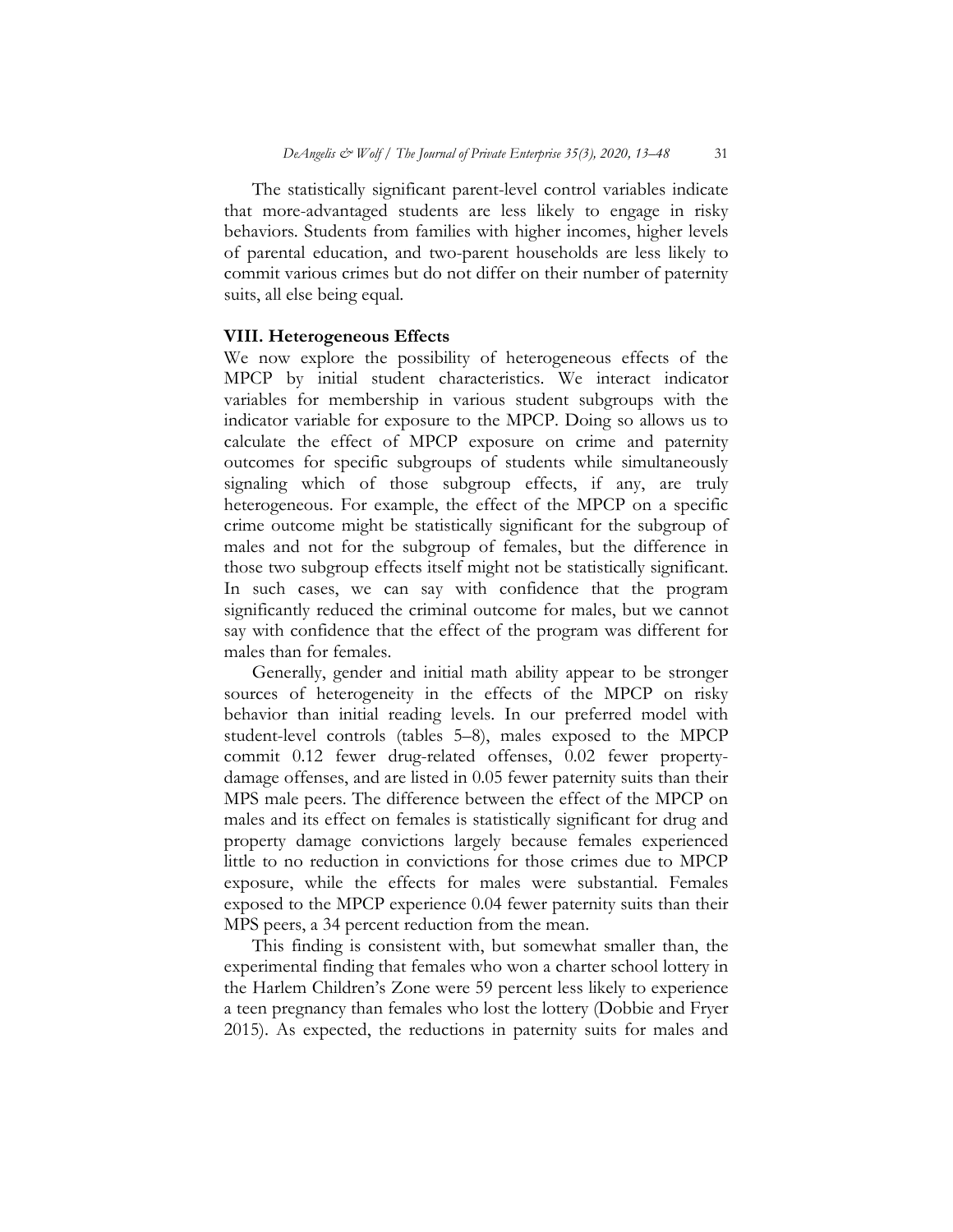females due to the MPCP are not statistically different from one another. Students exposed to the MPCP experience about the same decline in paternity disputes regardless of their gender. Finally, the effect of exposure to the MPCP on misdemeanor convictions is different for males compared to females, but we cannot say with confidence that the MPCP reduced misdemeanors for either of those gender subgroups when compared to their subgroup peers.

Both the higher and lower baseline achievement subgroups demonstrate statistically significant effects of the MPCP on reducing negative behavioral outcomes compared to their MPS subgroup peers—four based on initial reading levels and four based on baseline math levels. For reading, however, in only one case was the effect of the MPCP on crime reduction significantly different due to student baseline achievement subgroup. Students in the higher reading subgroup at baseline experienced a large reduction in total criminal fines, averaging nearly \$200, compared to their similarly higherreading MPS peers. That subgroup effect of the MPCP was significantly different from the program's effect on total fines for the lower reading subgroup, which was positive (an average increase of \$111) but not statistically significant.

Initial math ability was as strong a source of heterogeneity in MPCP effects as was gender. For two outcomes, thefts and traffic offenses, exposure to the MPCP had a significantly greater effect on reducing negative behavioral outcomes for the higher-performing baseline math subgroup than for the lower-performing one. Only in the case of paternity disputes did the subgroup results based on initial math performance play out as we hypothesized, as students with lower initial math ability experienced a significantly larger reduction in paternity suits due to the MPCP than did students with higher initial math ability. When we combine gender interactions with initial ability interactions, we see that gender differences appear to drive the results. The subgroups become individually very small, as the total sample is divided into four subgroups; however, males with lower baseline math scores clearly experienced a larger reduction in drug offenses due to exposure to the MPCP than did females with higher baseline math scores. Conversely, males with higher baseline math achievement realized a significantly larger reduction in drug crimes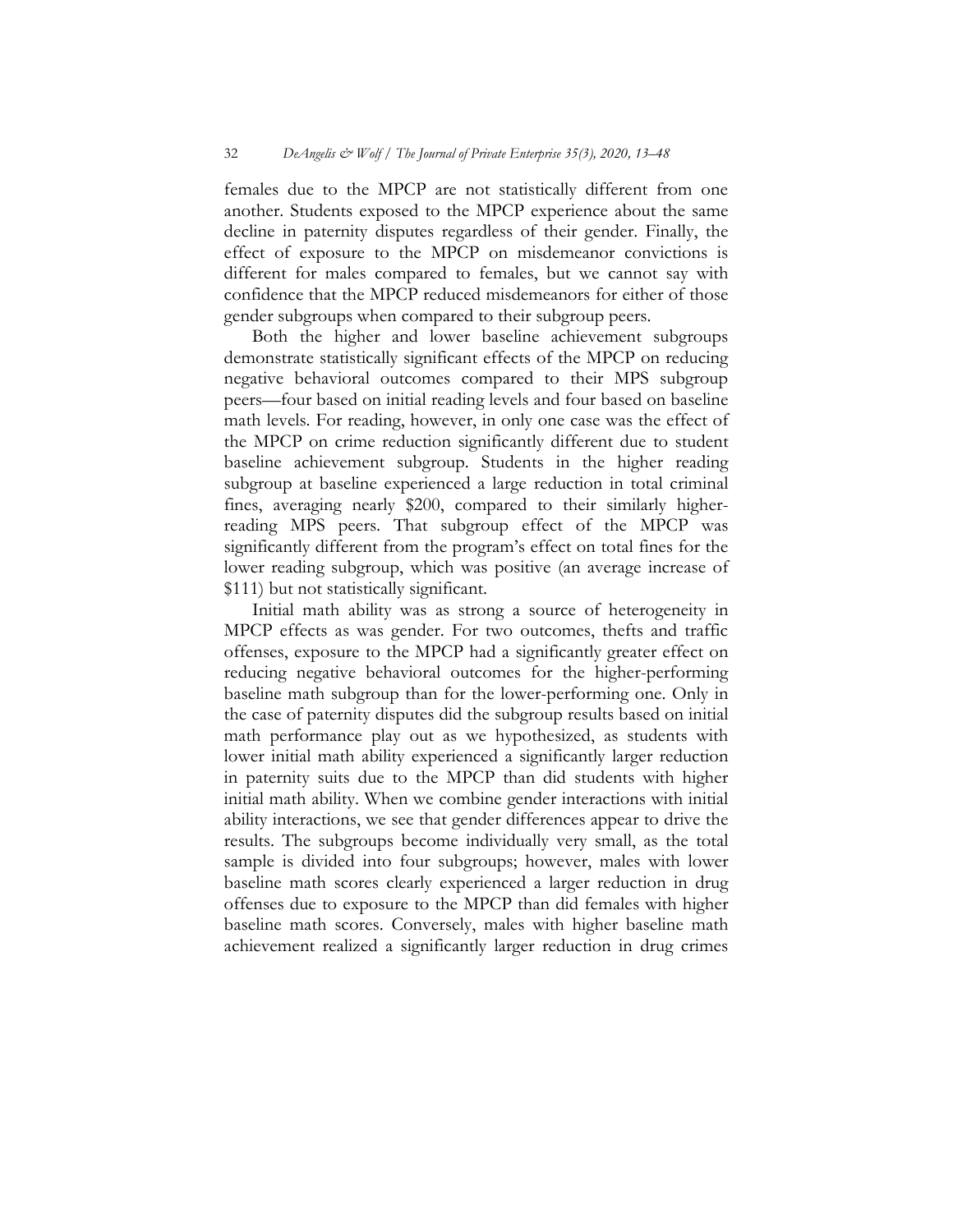| Table 5. Heterogeneous effects, student controls, full sample (part 1 of 2) |          |           |             |            |          |  |
|-----------------------------------------------------------------------------|----------|-----------|-------------|------------|----------|--|
|                                                                             | (1)      | (2)       | (3)         | (4)        | (5)      |  |
|                                                                             | Felonies | Misdem    | Drugs       | Property   | Disorder |  |
| Male                                                                        | $-0.029$ | $-0.071$  | $-0.124***$ | $-0.024**$ | 0.003    |  |
|                                                                             | (0.690)  | (0.440)   | (0.010)     | (0.030)    | (0.921)  |  |
| Female                                                                      | 0.012    | $-0.000$  | $-0.003$    | 0.000      | $-0.012$ |  |
|                                                                             | (0.421)  | (0.996)   | (0.629)     | (0.981)    | (0.344)  |  |
| Difference                                                                  | $-0.041$ | $-0.071*$ | $-0.121**$  | $-0.024**$ | 0.015    |  |
|                                                                             | (0.580)  | (0.093)   | (0.011)     | (0.032)    | (0.660)  |  |
| Low read                                                                    | $-0.022$ | $-0.060$  | $-0.082**$  | $-0.014$   | $-0.019$ |  |
|                                                                             | (0.705)  | (0.395)   | (0.041)     | (0.118)    | (0.448)  |  |
| High read                                                                   | $-0.015$ | $-0.024$  | $-0.045**$  | $-0.008$   | 0.003    |  |
|                                                                             | (0.671)  | (0.551)   | (0.045)     | (0.209)    | (0.813)  |  |
| Difference                                                                  | $-0.007$ | $-0.036$  | $-0.037$    | $-0.007$   | $-0.022$ |  |
|                                                                             | (0.920)  | (0.650)   | (0.429)     | (0.538)    | (0.439)  |  |
| Low math                                                                    | $-0.025$ | $-0.036$  | $-0.097***$ | $-0.017*$  | 0.003    |  |
|                                                                             | (0.626)  | (0.562)   | (0.009)     | (0.076)    | (0.881)  |  |
| High math                                                                   | $-0.010$ | $-0.053$  | $-0.024$    | $-0.004$   | $-0.025$ |  |
|                                                                             | (0.800)  | (0.229)   | (0.312)     | (0.407)    | (0.144)  |  |
| Difference                                                                  | $-0.015$ | 0.017     | $-0.073$    | $-0.013$   | 0.028    |  |
|                                                                             | (0.822)  | (0.808)   | (0.102)     | (0.246)    | (0.327)  |  |
| N                                                                           | 2,178    | 2,178     | 2,178       | 2,178      | 2,178    |  |

due to the MPCP than females with lower baseline math  $\pi$ achievement $^2$ 

*Notes*: *P*-values in parentheses. \*  $p < 0.10$ , \*\*  $p < 0.05$ , \*\*\*  $p < 0.01$ . Results are average marginal effects for the defined subgroup. All models use ordinary least squares regression with robust standard errors clustered by census tract. All models control for student race, gender, grade, and baseline math and reading test scores. Coefficients for control variables are available from the authors by request. "Low reading" and "low math" refer to students with baseline test scores at or below the fiftieth percentile. "Difference" indicates the difference between the coefficients located in the two preceding rows. Subgroup effects and differences are shaded in gray if the subgroup effects themselves are significantly different from each other. Statistically significant results are robust to Poisson regression and negative binomial regression. The null result for property damage crime reduction for students with low reading scores is statistically significant at the  $p \leq 0.10$  level when negative binomial regression is used.

l

<sup>&</sup>lt;sup>2</sup> The pattern of effect heterogeneity by gender, reading, and math ability is substantively similar to these model 2 results when that model with student controls is estimated on the smaller sample (i.e., our model 3). Those results are available from the authors by request.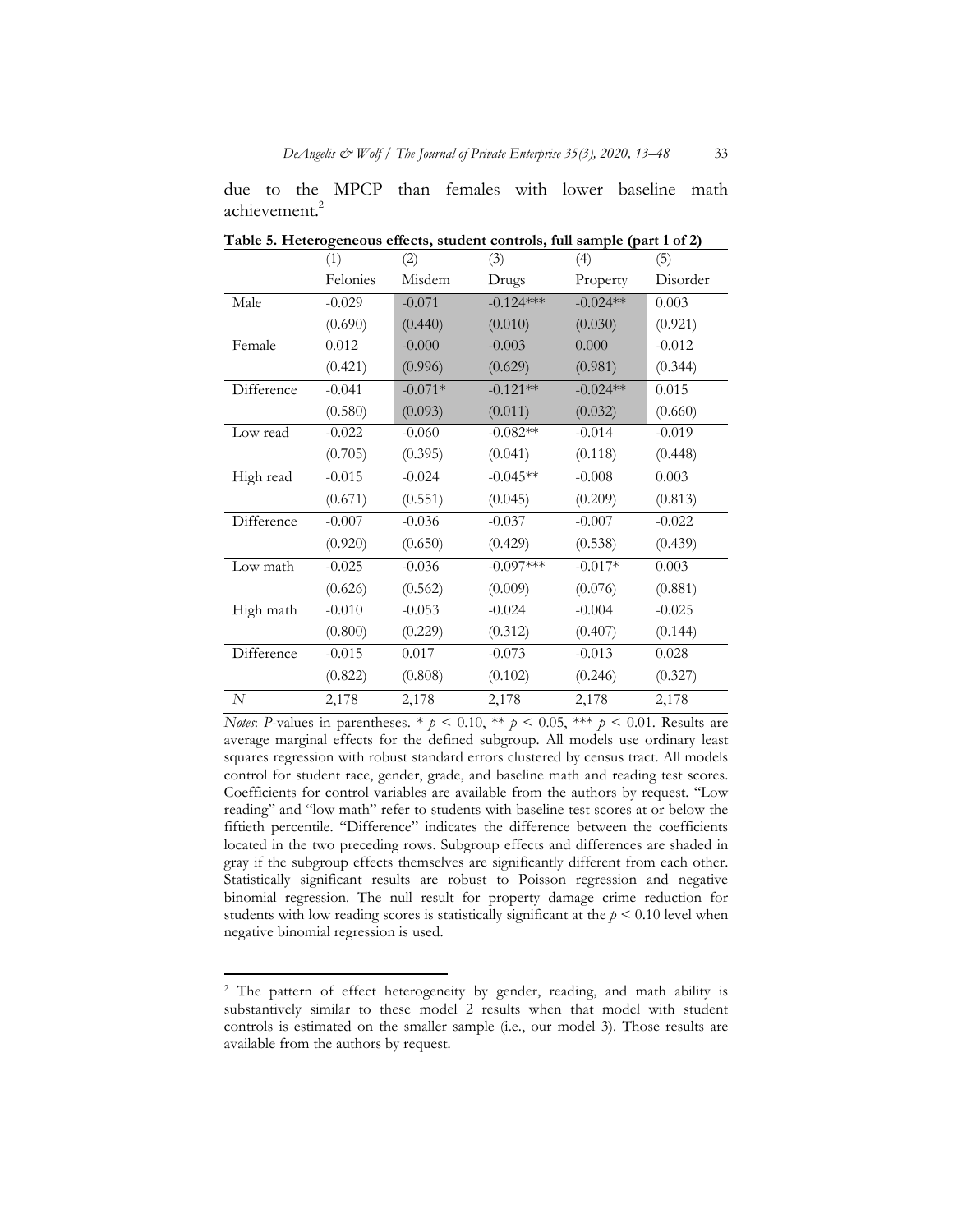|            | (1)      | (2)      | (3)        | (4)          | (5)         |
|------------|----------|----------|------------|--------------|-------------|
|            | Battery  | Thefts   | Traffic    | Fines        | Paternity   |
| Male       | $-0.017$ | $-0.002$ | $-0.126$   | $-67.074$    | $-0.045**$  |
|            | (0.272)  | (0.950)  | (0.348)    | (0.698)      | (0.026)     |
| Female     | $-0.004$ | 0.014    | $-0.067$   | 39.586       | $-0.040*$   |
|            | (0.710)  | (0.329)  | (0.488)    | (0.475)      | (0.078)     |
| Difference | $-0.013$ | $-0.016$ | $-0.059$   | $-106.66$    | $-0.005$    |
|            | (0.469)  | (0.656)  | (0.689)    | (0.549)      | (0.875)     |
| Low read   | $-0.008$ | 0.004    | $-0.090$   | 111.601      | $-0.056***$ |
|            | (0.563)  | (0.861)  | (0.501)    | (0.371)      | (0.007)     |
| High read  | $-0.012$ | 0.001    | $-0.131$   | $-197.450**$ | $-0.034$    |
|            | (0.322)  | (0.971)  | (0.217)    | (0.038)      | (0.201)     |
| Difference | 0.004    | 0.004    | 0.041      | 309.10**     | $-0.022$    |
|            | (0.828)  | (0.893)  | (0.812)    | (0.042)      | (0.478)     |
| Low math   | $-0.020$ | 0.025    | 0.021      | 68.686       | $-0.071***$ |
|            | (0.131)  | (0.305)  | (0.860)    | (0.517)      | (0.002)     |
| High math  | 0.004    | $-0.026$ | $-0.279**$ | $-164.142$   | $-0.013$    |
|            | (0.734)  | (0.111)  | (0.020)    | (0.158)      | (0.597)     |
| Difference | $-0.024$ | $0.051*$ | $0.300*$   | 232.83       | $-0.059*$   |
|            | (0.170)  | (0.064)  | (0.063)    | (0.121)      | (0.059)     |
| N          | 2,178    | 2,178    | 2,178      | 2,178        | 2,178       |

**Table 6. Heterogeneous effects, student controls, full sample, part 2 of 2**

*Notes*: *P*-values in parentheses. \*  $p < 0.10$ , \*\*  $p < 0.05$ , \*\*\*  $p < 0.01$ . Results are average marginal effects for the defined subgroup. All models use ordinary least squares regression with robust standard errors clustered by census tract. All models control for student race, gender, grade, and baseline math and reading test scores. Coefficients for control variables are available from the authors by request. "Low reading" and "low math" refer to students with baseline test scores at or below the fiftieth percentile. "Difference" indicates the difference between the coefficients located in the two preceding rows. Subgroup effects and differences are shaded in gray if the subgroup effects themselves are significantly different from each other. Statistically significant results are robust to Poisson regression and negative binomial regression.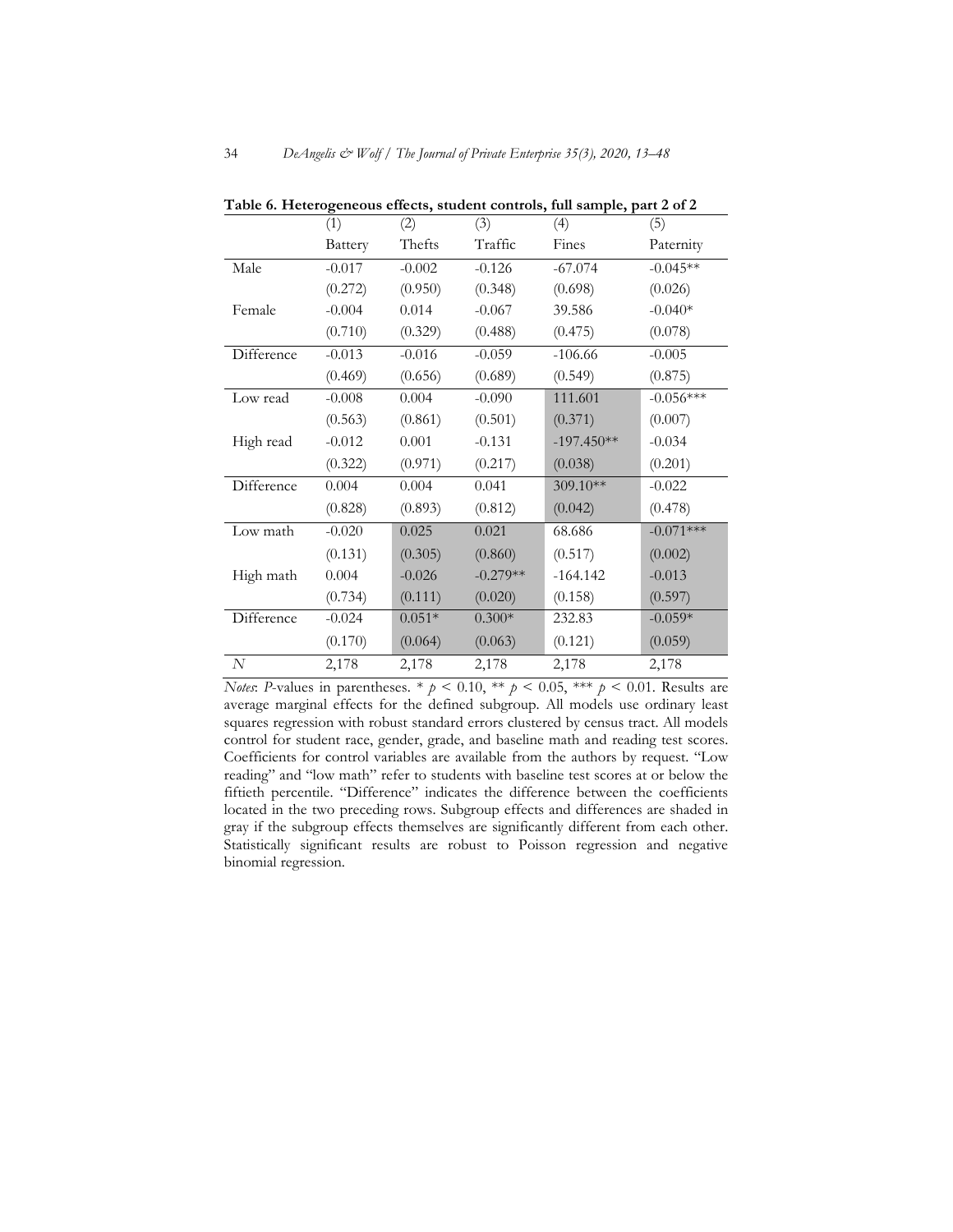| $\mathbf{e}$ , $\mathbf{r}$ | (1)      | (2)      | (3)         | (4)       | (5)      |
|-----------------------------|----------|----------|-------------|-----------|----------|
|                             | Felonies | Misdem   | Drugs       | Property  | Disorder |
| LM male                     | $-0.073$ | $-0.078$ | $-0.208***$ | $-0.035*$ | 0.015    |
|                             | (0.498)  | (0.507)  | (0.009)     | (0.074)   | (0.736)  |
| HM female                   | $-0.001$ | 0.007    | $-0.004$    | 0.004     | $-0.019$ |
|                             | (0.957)  | (0.815)  | (0.655)     | (0.431)   | (0.225)  |
| Difference                  | $-0.072$ | $-0.085$ | $-0.204*$   | $-0.039$  | 0.033    |
|                             | (0.609)  | (0.717)  | (0.075)     | (0.497)   | (0.572)  |
| LM female                   | 0.027    | 0.013    | $-0.008$    | 0.000     | $-0.003$ |
|                             | (0.234)  | (0.717)  | (0.193)     | (0.857)   | (0.889)  |
| HM male                     | $-0.027$ | $-0.135$ | $-0.052$    | $-0.015$  | $-0.034$ |
|                             | (0.761)  | (0.170)  | (0.274)     | (0.183)   | (0.307)  |
| Difference                  | 0.054    | 0.148    | $0.060*$    | 0.015     | 0.031    |
|                             | (0.609)  | (0.717)  | (0.075)     | (0.497)   | (0.572)  |
| N                           | 2,178    | 2,178    | 2,178       | 2,178     | 2,178    |

**Table 7. Heterogeneous effects, student controls, full sample, math level and gender, part 1 of 2** 

*Notes*: *P*-values in parentheses. \*  $p < 0.10$ , \*\*  $p < 0.05$ , \*\*\*  $p < 0.01$ . Results are average marginal effects for the defined subgroup. All models use ordinary least squares regression with robust standard errors clustered by census tract. All models control for student race, gender, grade, and baseline math and reading test scores. Coefficients for control variables are available from the authors by request. "LM" is "low math" and "HM" is "high math." "Low math" refers to students with baseline test scores at or below the fiftieth percentile. "High math" refers to students with baseline test scores above the fiftieth percentile. "Difference" indicates the difference between the coefficients located in the two preceding rows. Subgroup effects and differences are shaded in gray if the subgroup effects themselves are significantly different from each other. Statistically significant results are robust to Poisson regression and negative binomial regression.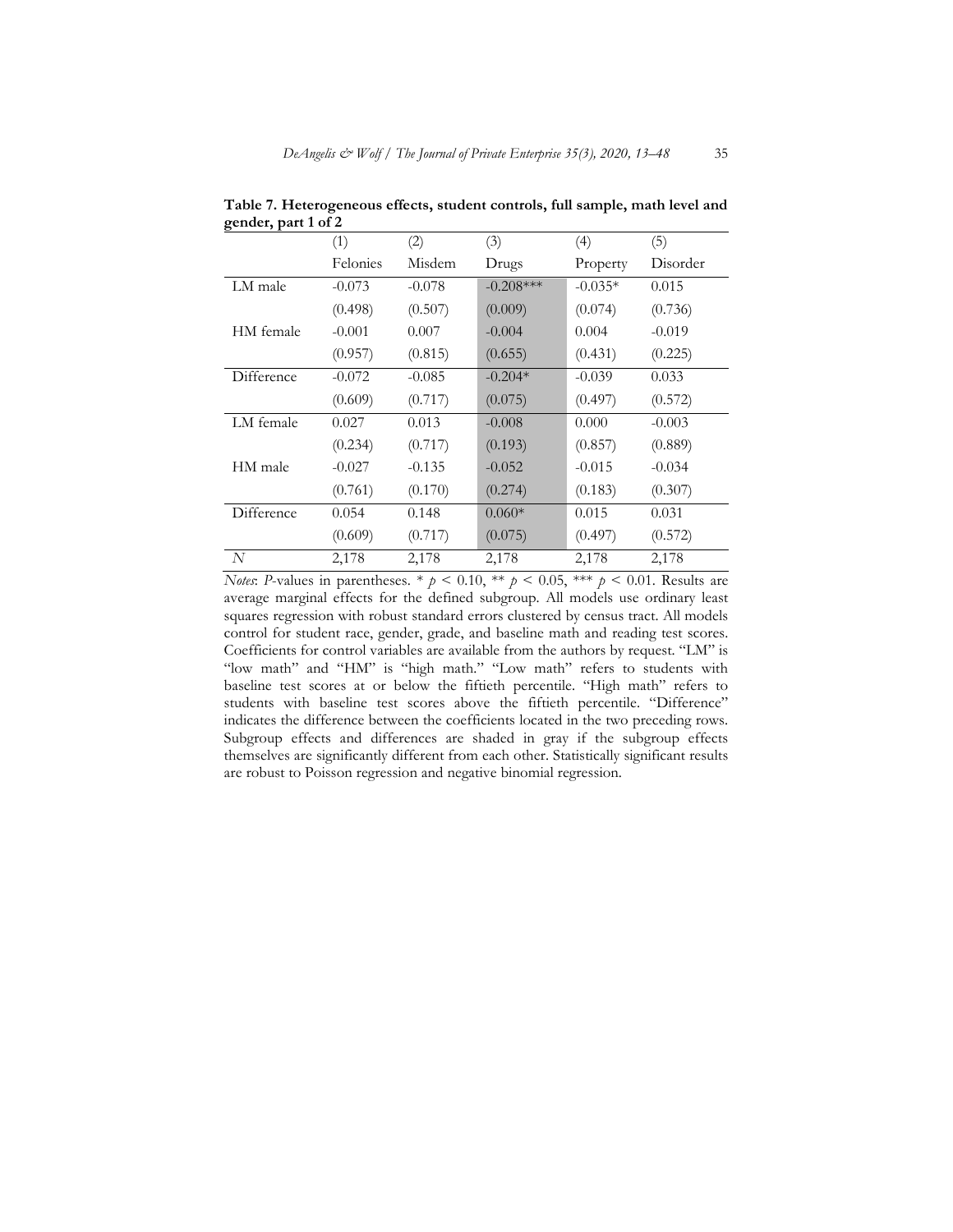| 0<br>. .   | (1)       | (2)      | (3)        | (4)        | (5)        |
|------------|-----------|----------|------------|------------|------------|
|            | Battery   | Thefts   | Traffic    | Fines      | Paternity  |
| LM male    | $-0.041*$ | 0.025    | 0.085      | 37.702     | $-0.069**$ |
|            | (0.066)   | (0.557)  | (0.681)    | (0.859)    | (0.015)    |
| HM female  | $-0.003$  | $-0.006$ | $-0.137$   | $-59.891$  | $-0.005$   |
|            | (0.854)   | (0.608)  | (0.279)    | (0.275)    | (0.866)    |
| Difference | $-0.039$  | 0.032    | 0.222      | 97.593     | $-0.063$   |
|            | (0.104)   | (0.401)  | (0.218)    | (0.603)    | (0.752)    |
| LM female  | $-0.001$  | 0.025    | $-0.034$   | 106.151    | $-0.075**$ |
|            | (0.958)   | (0.318)  | (0.764)    | (0.176)    | (0.044)    |
| HM male    | 0.013     | $-0.052$ | $-0.461**$ | $-302.485$ | $-0.021$   |
|            | (0.486)   | (0.101)  | (0.025)    | (0.222)    | (0.487)    |
| Difference | $-0.013$  | 0.077    | 0.427      | 408.636    | $-0.054$   |
|            | (0.104)   | (0.401)  | (0.218)    | (0.603)    | (0.752)    |
| N          | 2,178     | 2,178    | 2,178      | 2,178      | 2,178      |

**Table 8. Heterogeneous effects, student controls, full sample, math level and gender, part 2 of 2** 

*Notes*: *P*-values in parentheses. \*  $p < 0.10$ , \*\*  $p < 0.05$ , \*\*\*  $p < 0.01$ . Results are average marginal effects for the defined subgroup. All models use ordinary least squares regression with robust standard errors clustered by census tract. All models control for student race, gender, grade, and baseline math and reading test scores. Coefficients for control variables are available from the authors by request. "LM" is "low math" and "HM" is "high math." "Low math" refers to students with baseline test scores at or below the fiftieth percentile. "High math" refers to students with baseline test scores above the fiftieth percentile. "Difference" indicates the difference between the coefficients located in the two preceding rows. Subgroup effects and differences are shaded in gray if the subgroup effects themselves are significantly different from each other. Statistically significant results are robust to Poisson regression and negative binomial regression. The null result for fine reduction for males with high math scores is statistically significant at the *p* < 0.10 level when negative binomial regression is used.

The pattern of heterogeneity in our results based on gender and initial achievement is similar when parent-level controls are added to the statistical model (tables 9–12). Where there are differences in the crime-suppressing effects of exposure to the MPCP based on gender, males realize a greater benefit than females. The only difference in the effects of the MPCP based on initial reading ability is a bigger reduction in total criminal fines experienced by the higher baseline reading group than by the lower one. Lower math achievers at baseline experience a larger reduction in drug crimes and paternity suites due to exposure to the MPCP than do higher math achievers at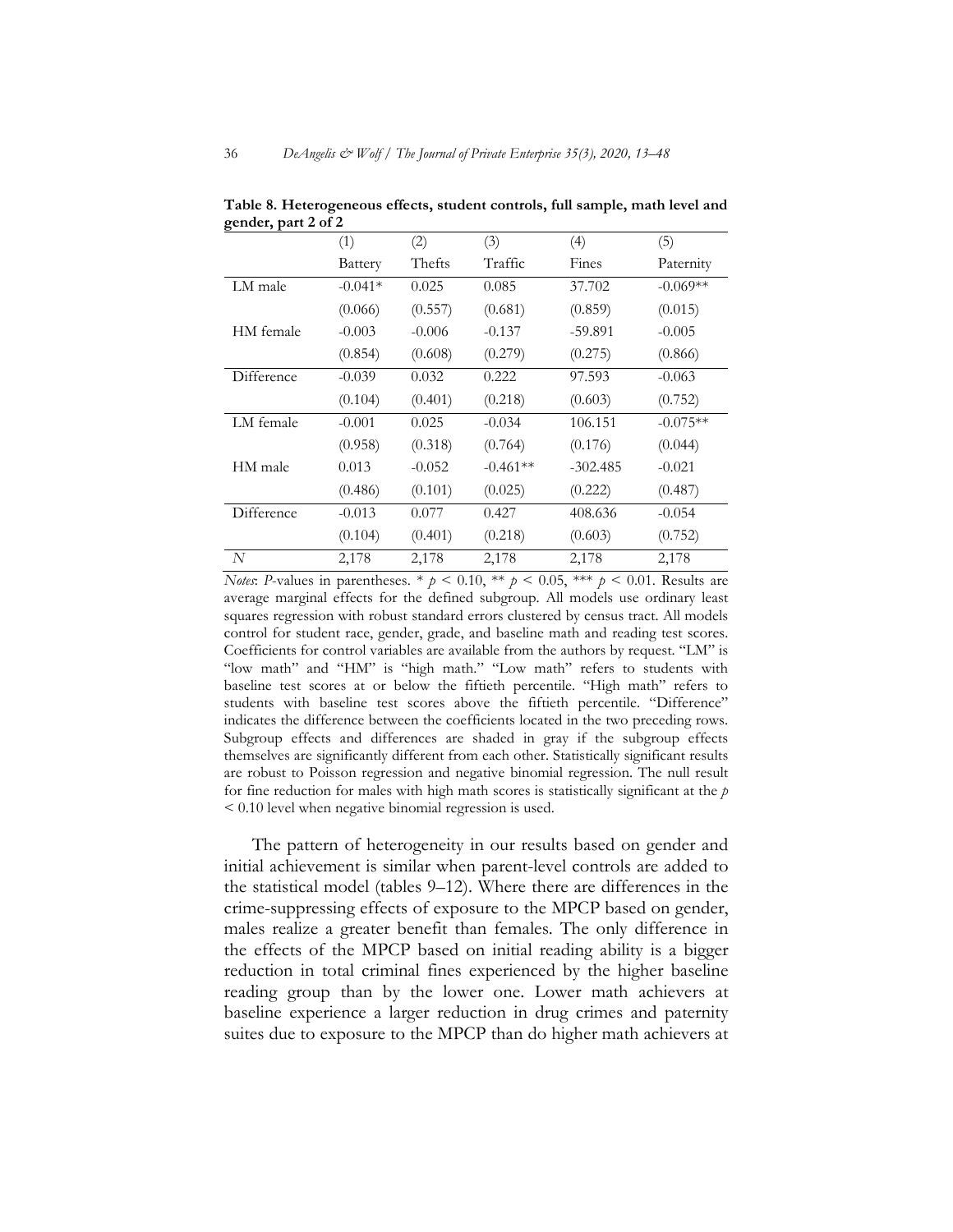baseline. When gender and initial math ability indicators are used to parse the sample into four different subgroups, being male more consistently leads to a bigger reduction in negative behavioral outcomes from experiencing the MPCP than does being a lower math performer at baseline. All statistically significant results are robust to Poisson regression and negative binomial regression except one: the result for property-damage crimes is only robust to ordinary least squares regression.

|            | ਣ<br>(1) | (2)       | - <i>,</i> r - -<br>(3) | (4)        | (5)      |
|------------|----------|-----------|-------------------------|------------|----------|
|            | Felonies | Misdem    | Drugs                   | Property   | Disorder |
| Male       | $-0.062$ | $-0.074$  | $-0.211***$             | $-0.019*$  | 0.001    |
|            | (0.508)  | (0.472)   | (0.002)                 | (0.068)    | (0.985)  |
| Female     | 0.007    | $-0.016$  | $-0.011$                | 0.003      | $-0.016$ |
|            | (0.739)  | (0.637)   | (0.253)                 | (0.394)    | (0.249)  |
| Difference | $-0.069$ | $-0.058$  | $-0.199***$             | $-0.022**$ | 0.017    |
|            | (0.466)  | (0.579)   | (0.003)                 | (0.028)    | (0.665)  |
| Low read   | $-0.040$ | $-0.034$  | $-0.120**$              | $-0.003$   | $-0.022$ |
|            | (0.576)  | (0.708)   | (0.029)                 | (0.741)    | (0.447)  |
| High read  | $-0.032$ | $-0.073*$ | $-0.096***$             | $-0.012*$  | 0.000    |
|            | (0.511)  | (0.056)   | (0.001)                 | (0.057)    | (0.989)  |
| Difference | $-0.007$ | 0.040     | $-0.024$                | 0.010      | $-0.022$ |
|            | (0.932)  | (0.684)   | (0.694)                 | (0.329)    | (0.483)  |
| Low math   | $-0.068$ | $-0.072$  | $-0.155***$             | $-0.012*$  | $-0.012$ |
|            | (0.318)  | (0.374)   | (0.005)                 | (0.081)    | (0.668)  |
| High math  | 0.005    | $-0.028$  | $-0.048*$               | $-0.001$   | $-0.011$ |
|            | (0.924)  | (0.514)   | (0.075)                 | (0.888)    | (0.456)  |
| Difference | $-0.073$ | $-0.044$  | $-0.107*$               | $-0.011$   | 0.000    |
|            | (0.383)  | (0.623)   | (0.084)                 | (0.303)    | (0.989)  |

**Table 9. Heterogeneous effects, all controls, part 1 of 2**

*Notes*: *P*-values in parentheses. \*  $p < 0.10$ , \*\*  $p < 0.05$ , \*\*\*  $p < 0.01$ . Results are average marginal effects. All models use ordinary least squares regression with robust standard errors clustered by census tract. All models control for student race, gender, grade, and baseline math and reading test scores. All models also control for parental income, education, whether parents are frequent churchgoers, and whether both parents reside in the household. Coefficients for control variables are available from the authors by request. "Low reading" and "low math" refer to students with baseline test scores at or below the fiftieth percentile. "Difference" indicates the difference between the coefficients located in the two preceding rows. Subgroup effects and differences are shaded in gray if the subgroup effects themselves are significantly different from each other. All statistically significant results are robust to Poisson regression and negative binomial regression except one: the result for misdemeanors for low-math males is only robust to ordinary least squares regression.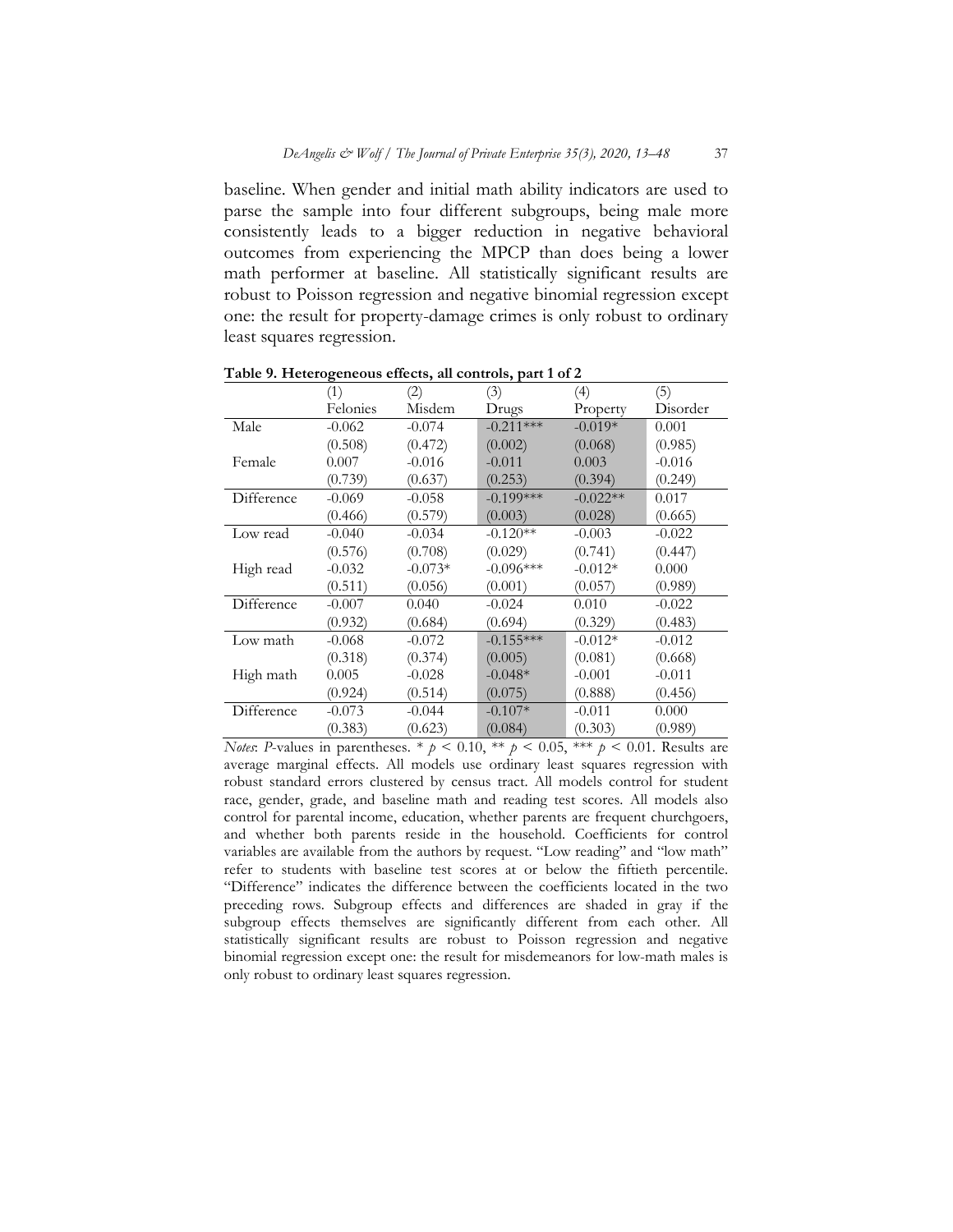|            | (6)              | (7)      | (8)        | (9)         | (10)       |
|------------|------------------|----------|------------|-------------|------------|
|            | <b>Batteries</b> | Thefts   | Traffic    | Fines       | Paternity  |
| Male       | $-0.008$         | 0.021    | $-0.162$   | $-133.197$  | $-0.045$   |
|            | (0.684)          | (0.566)  | (0.256)    | (0.610)     | (0.123)    |
| Female     | $-0.008$         | 0.015    | $-0.038$   | 54.535      | $-0.024$   |
|            | (0.637)          | (0.425)  | (0.708)    | (0.549)     | (0.434)    |
| Difference | 0.001            | 0.006    | $-0.124$   | $-187.73$   | $-0.021$   |
|            | (0.970)          | (0.878)  | (0.470)    | (0.481)     | (0.611)    |
| Low read   | 0.006            | 0.022    | $-0.092$   | 163.641     | $-0.056*$  |
|            | (0.750)          | (0.542)  | (0.519)    | (0.357)     | (0.059)    |
| High read  | $-0.024$         | 0.002    | $-0.108$   | $-298.418*$ | $-0.015$   |
|            | (0.145)          | (0.827)  | (0.345)    | (0.063)     | (0.639)    |
| Difference | 0.031            | 0.019    | 0.017      | $462.08**$  | $-0.041$   |
|            | (0.214)          | (0.610)  | (0.931)    | (0.043)     | (0.300)    |
| Low math   | $-0.012$         | 0.031    | 0.028      | 50.479      | $-0.070**$ |
|            | (0.489)          | (0.335)  | (0.839)    | (0.741)     | (0.039)    |
| High math  | $-0.004$         | $-0.011$ | $-0.264**$ | $-194.072$  | 0.007      |
|            | (0.838)          | (0.378)  | (0.020)    | (0.289)     | (0.817)    |
| Difference | $-0.008$         | 0.042    | 0.293      | 244.55      | $-0.076*$  |
|            | (0.746)          | (0.196)  | (0.126)    | (0.273)     | (0.081)    |
|            |                  |          |            |             |            |

**Table 10. Heterogeneous effects, all controls, part 2 of 2**

*Notes*: *P*-values in parentheses. \*  $p < 0.10$ , \*\*  $p < 0.05$ , \*\*\*  $p < 0.01$ . Results are average marginal effects. All models use ordinary least squares regression with robust standard errors clustered by census tract. All models control for student race, gender, grade, and baseline math and reading test scores. All models also control for parental income, education, whether parents are frequent churchgoers, and whether both parents reside in the household. Coefficients for control variables are available from the authors by request. "Low reading" and "low math" refer to students with baseline test scores at or below the fiftieth percentile. "Difference" indicates the difference between the coefficients located in the two preceding rows. Subgroup effects and differences are shaded in gray if the subgroup effects themselves are significantly different from each other. All statistically significant results are robust to Poisson regression and negative binomial regression except one: the result for misdemeanors for low math males is only robust to ordinary least squares regression.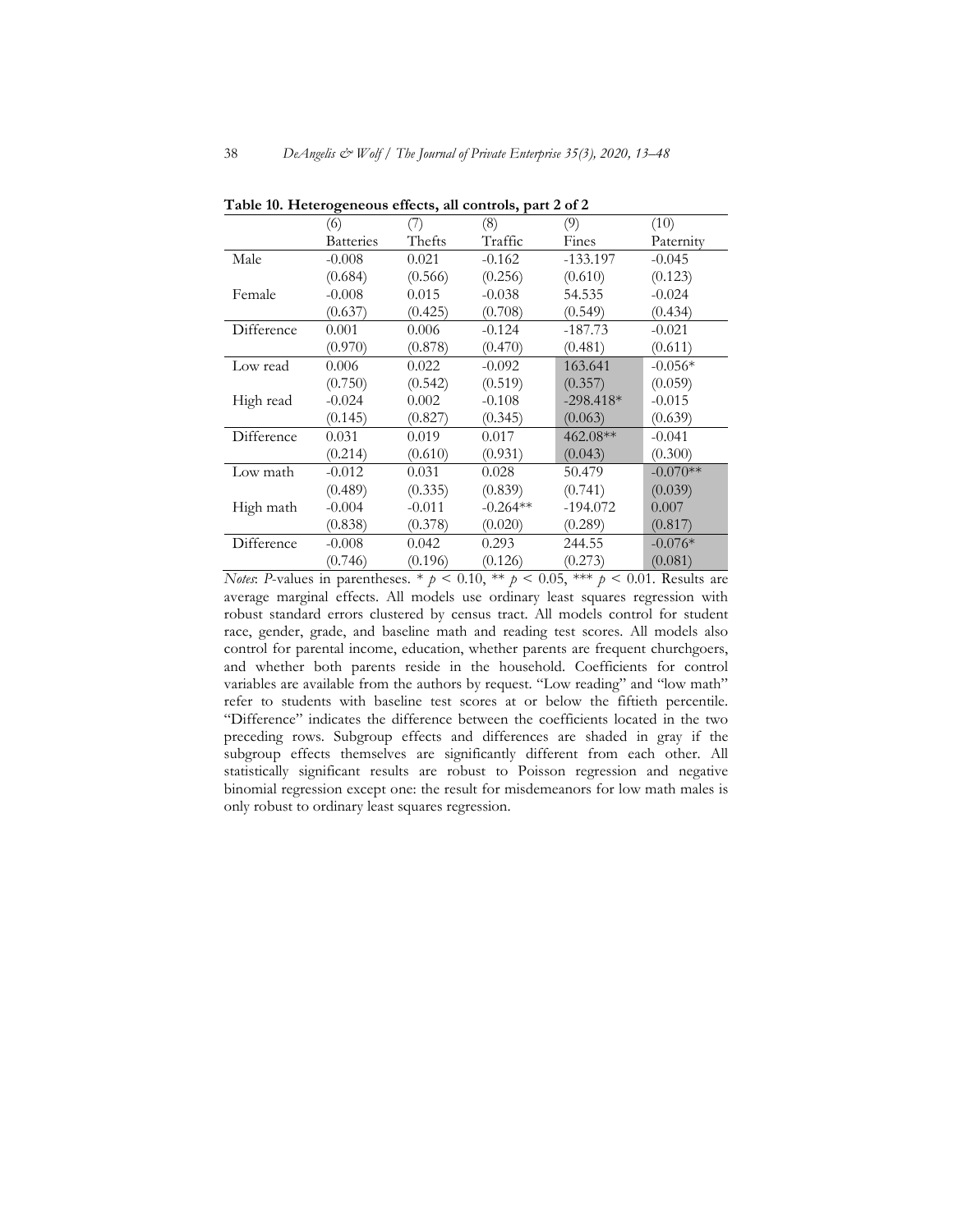|            | (1)      | (2)      | (3)         | (4)       | (5)      |
|------------|----------|----------|-------------|-----------|----------|
|            | Felonies | Misdem   | Drugs       | Property  | Disorder |
| LM male    | $-0.153$ | $-0.108$ | $-0.316***$ | $-0.025*$ | 0.014    |
|            | (0.279)  | (0.502)  | (0.005)     | (0.071)   | (0.808)  |
| HM female  | $-0.004$ | 0.009    | $-0.010$    | 0.007     | 0.004    |
|            | (0.881)  | (0.823)  | (0.503)     | (0.345)   | (0.774)  |
| Difference | $-0.148$ | $-0.117$ | $-0.306*$   | $-0.032$  | 0.011    |
|            | (0.271)  | (0.970)  | (0.087)     | (0.798)   | (0.289)  |
| LM female  | 0.022    | $-0.020$ | $-0.003$    | 0.000     | $-0.028$ |
|            | (0.408)  | (0.696)  | (0.760)     | (0.881)   | (0.202)  |
| HM male    | 0.010    | $-0.086$ | $-0.108**$  | $-0.013$  | $-0.035$ |
|            | (0.927)  | (0.282)  | (0.045)     | (0.405)   | (0.234)  |
| Difference | 0.012    | 0.066    | $0.105*$    | 0.013     | 0.006    |
|            | (0.271)  | (0.970)  | (0.087)     | (0.798)   | (0.289)  |
| N          | 1,385    | 1,385    | 1,385       | 1,385     | 1,385    |

**Table 11. Heterogeneous effects, all controls, math level and gender, part 1 of 2**

*Notes*: *P*-values in parentheses. \*  $p < 0.10$ , \*\*  $p < 0.05$ , \*\*\*  $p < 0.01$ . Results are average marginal effects. All models use ordinary least squares regression with robust standard errors clustered by census tract. All models control for student race, gender, grade, and baseline math and reading test scores. All models also control for parental income, education, whether parents are frequent churchgoers, and whether both parents reside in the household. Coefficients for control variables are available from the authors by request. LM is low math and HM is high math. "Low math" refers to students with baseline test scores at or below the fiftieth percentile. "High math" refers to students with baseline test scores above the fiftieth percentile. "Difference" indicates the difference between the coefficients located in the two preceding rows. Subgroup effects and differences are shaded in gray if the subgroup effects themselves are significantly different from each other. All statistically significant results are robust to Poisson regression and negative binomial regression except one: the result for misdemeanors for lowmath males is only robust to ordinary least squares regression.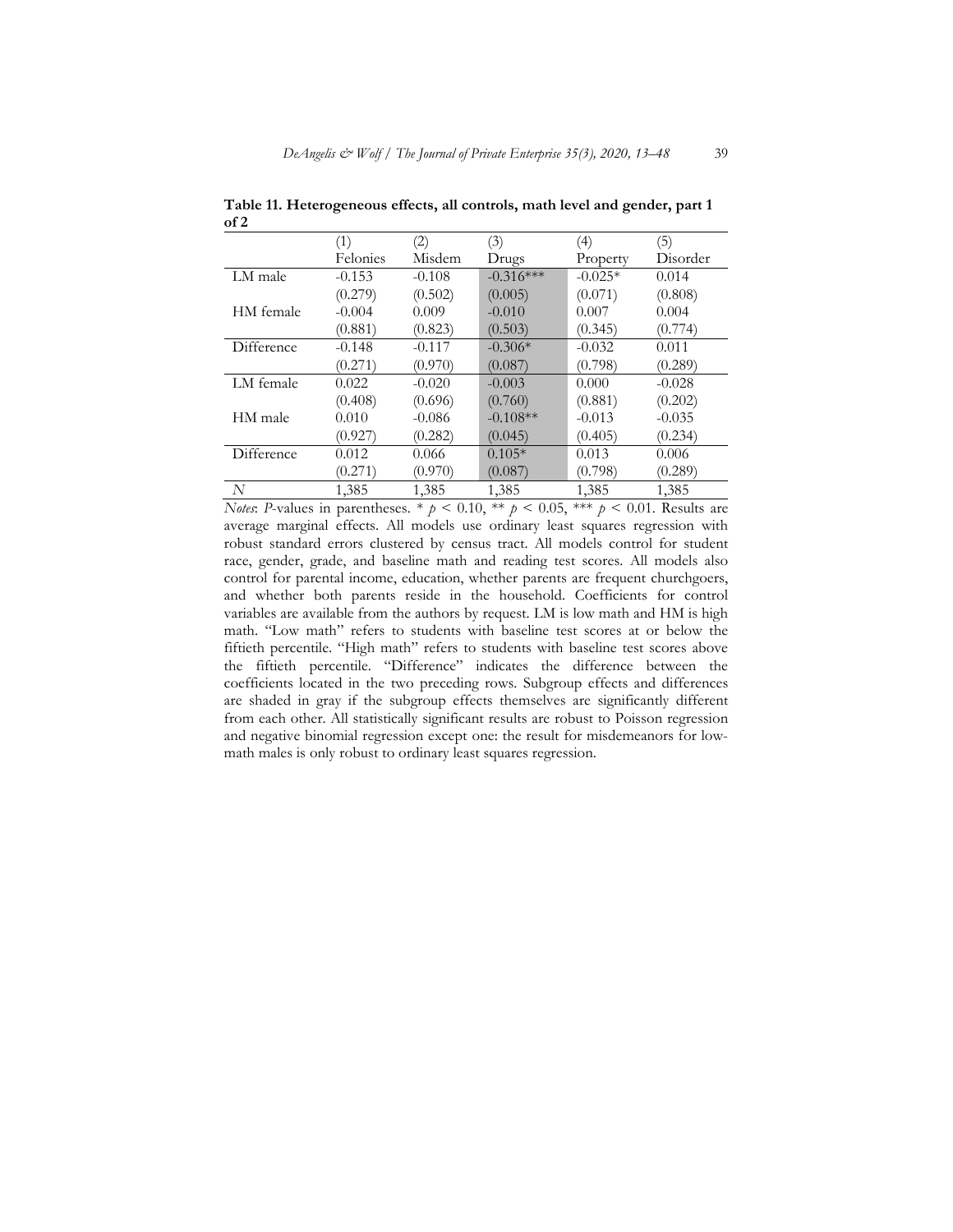|            | (6)              | (7)      | (8)         | (9)        | (10)      |
|------------|------------------|----------|-------------|------------|-----------|
|            | <b>Batteries</b> | Thefts   | Traffic     | Fines      | Paternity |
| LM male    | $-0.026$         | 0.025    | 0.148       | $-11.038$  | $-0.080*$ |
|            | (0.357)          | (0.686)  | (0.558)     | (0.970)    | (0.065)   |
| HM female  | $-0.019$         | $-0.021$ | $-0.027$    | $-67.114$  | 0.015     |
|            | (0.480)          | (0.142)  | (0.825)     | (0.437)    | (0.718)   |
| Difference | $-0.007$         | 0.045    | $0.175*$    | 56.077     | $-0.094$  |
|            | (0.148)          | (0.625)  | (0.055)     | (0.719)    | (0.996)   |
| LM female  | 0.001            | 0.041    | $-0.080$    | 116.249    | $-0.063$  |
|            | (0.949)          | (0.148)  | (0.582)     | (0.318)    | (0.219)   |
| HM male    | 0.016            | 0.000    | $-0.585***$ | $-373.787$ | $-0.003$  |
|            | (0.430)          | (0.983)  | (0.003)     | (0.354)    | (0.934)   |
| Difference | $-0.015$         | 0.041    | $0.505*$    | 490.035    | $-0.060$  |
|            | (0.148)          | (0.625)  | (0.055)     | (0.719)    | (0.996)   |
| N          | 1,385            | 1,385    | 1,385       | 1,385      | 1,385     |

**Table 12. Heterogeneous effects, all controls, math level and gender, part 2 of 2**

*Notes*: *P*-values in parentheses. \*  $p < 0.10$ , \*\*  $p < 0.05$ , \*\*\*  $p < 0.01$ . Results are average marginal effects. All models use ordinary least squares regression with robust standard errors clustered by census tract. All models control for student race, gender, grade, and baseline math and reading test scores. All models also control for parental income, education, whether parents are frequent churchgoers, and whether both parents reside in the household. Coefficients for control variables are available from the authors by request. LM is low math and HM is high math. "Low math" refers to students with baseline test scores at or below the fiftieth percentile. "High math" refers to students with baseline test scores above the fiftieth percentile. "Difference" indicates the difference between the coefficients located in the two preceding rows. Subgroup effects and differences are shaded in gray if the subgroup effects themselves are significantly different from each other. All statistically significant results are robust to Poisson regression and negative binomial regression except one: the result for misdemeanors for lowmath males is only robust to ordinary least squares regression.

# **IX. Conclusion**

Our results suggest that private school choice is associated with either equal or better demonstrated character skills in the long run. Students who participated in the MPCP are less likely to commit drug and property crimes and experience paternity suits than their peers in MPS, all else being equal. We conducted ten statistical tests of hypothesis 1, that even limited exposure to the MPCP would reduce negative behavioral outcomes of young adults. Three of those tests permitted us to reject the null hypothesis of no significant effect, while the other seven did not allow us to reject the null. Our results regarding heterogeneity in those effects based on gender and initial academic ability were more mixed.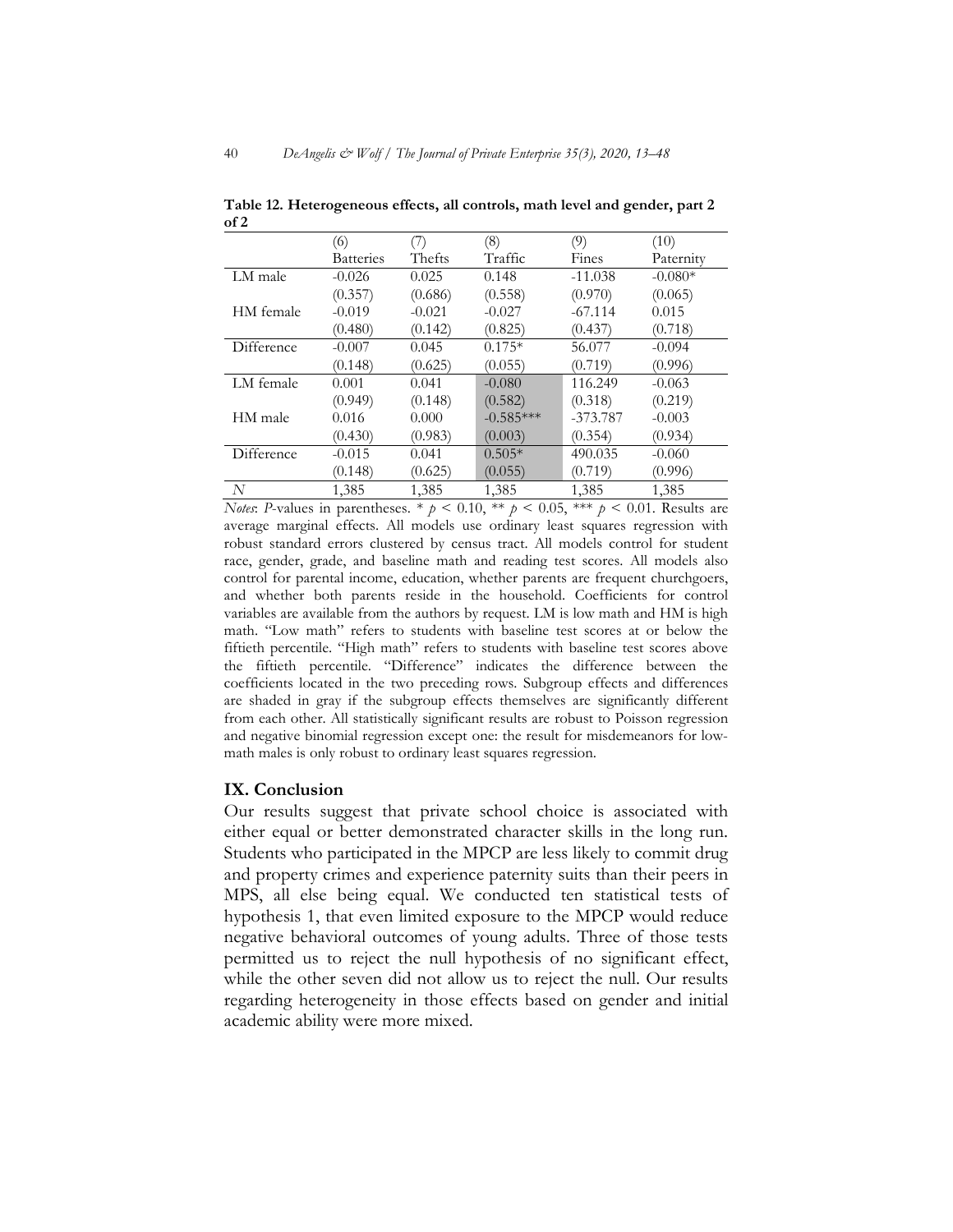Our results generally confirmed hypothesis 2a, that males would experience larger effects than females. Those results generally did not confirm hypothesis 2b, that lower initial achievers would experience larger effects than higher initial achievers. When initial test score performance mattered, and it seldom did in the case of reading scores, study participants in the lower baseline achievement group sometimes experienced larger effects from the program, as we hypothesized, but participants in the higher baseline achievement group also sometimes benefited more from the school choice experience. When gender and initial math performance were both factored into generating subgroup comparisons, males consistently benefited more than females from exposure to the MPCP, whether they were lower or higher performing at baseline. Our results do not confirm hypothesis 2c—that male lower performers will demonstrate the largest programmatic effects of any student subgroup.

An important limitation of our study is that the students examined in the longitudinal evaluation of the program were not randomly assigned vouchers to attend private schools. If our baseline matching procedure does not fully establish equivalence on important unobservable characteristics that predict subsequent risky behavior, our results may be merely correlational rather than causal. However, we use a sophisticated matching procedure shown to replicate experimental results in other school choice evaluations (Bifulco 2012). In addition, the baseline differences that we observe signal both positive and negative selection into the MPCP, meaning that the direction of the overall selection bias, if any exists, is unclear.

Much more research on this topic is needed. Only three evaluations of public school choice examine the important outcome of criminal activity. This study is only the second evaluation linking private school choice to adult criminal activity and the first analysis connecting private school choice to paternity suits. Only two of the evaluations linking public school choice to crime use random assignment, and there are no random-assignment studies that connect private school choice to criminal outcomes.

Furthermore, both evaluations linking private school choice to adult crime examine the MPCP, which is a voucher program that differs from other school choice programs in a few important ways. It is the longest-standing modern-day voucher program in the United States. It is one of the most heavily regulated choice programs in the country (Stuit and Doan 2013). It is in a large urban area that experiences high crime rates relative to the rest of the country, and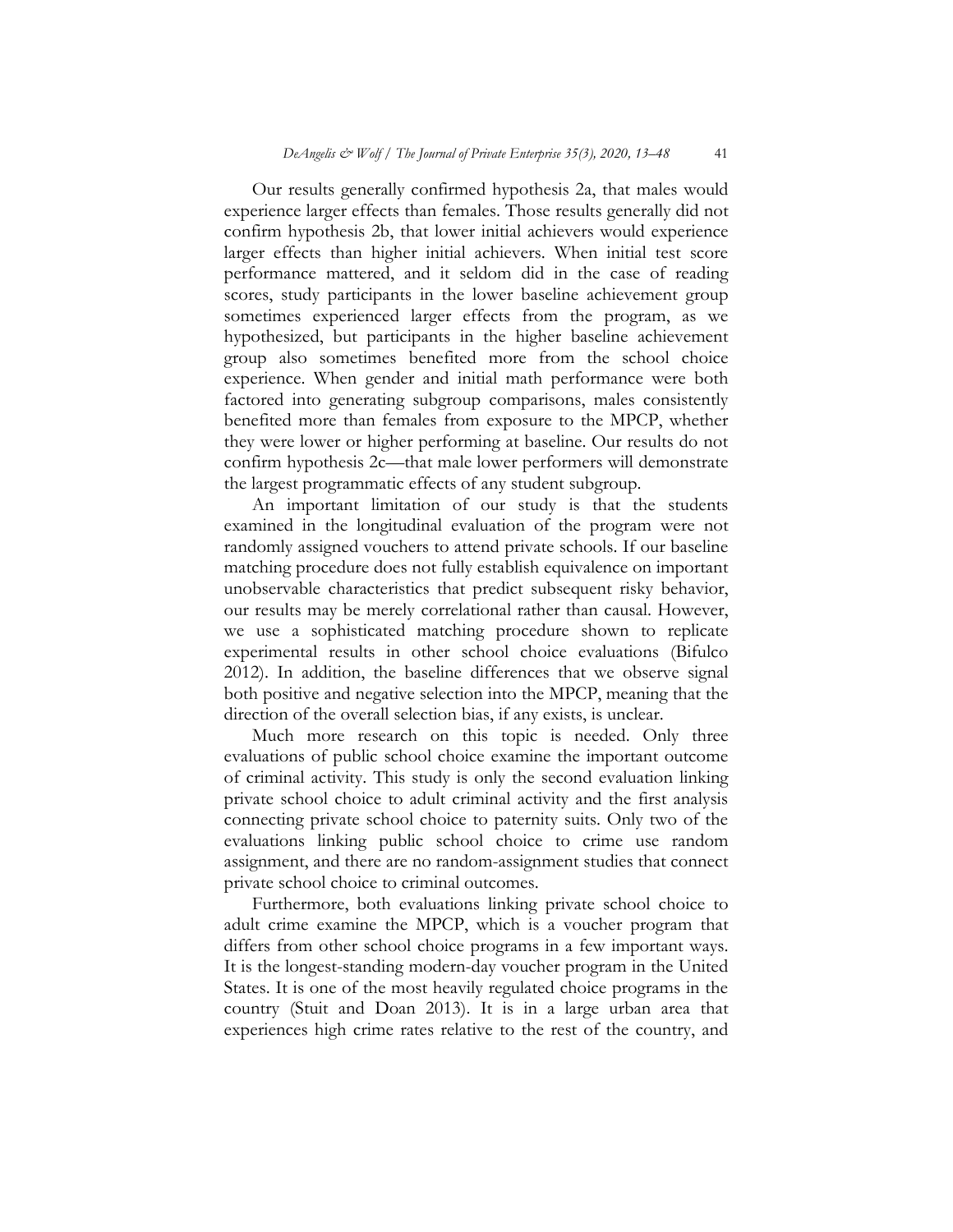students are admitted to private schools before they apply for the voucher. For these reasons, the results observed in this study should not be extrapolated with high confidence to other locations. Additional studies of private school choice programs that are different than the MPCP are needed before we can conclude that choice consistently reduces drug crimes, property crimes, and paternity suits. The specific mechanisms by which school choice interventions reduce criminal behavior and out-of-wedlock births for young adults also should be explored. Here, at least we have made a start.

#### **References**

- Agan, Amanda, and Sonja Starr. 2017. "The Effect of Criminal Records on Access to Employment." *American Economic Review*, 107(5): 560–64.
- Akerlof, George A., and Rachel E. Kranton. 2002. "Identity and Schooling: Some Lessons for the Economics of Education." *Journal of Economic Literature*, 40(4): 1167–1201.
- Anderson, D. Mark. 2014. "In School and Out of Trouble? The Minimum Dropout Age and Juvenile Crime." *Review of Economics and Statistics*, 96(2): 318– 31.
- Apel, Robert, and Gary Sweeten. 2010. "The Impact of Incarceration on Employment During the Transition to Adulthood." *Social Problems*, 57(3): 448– 79.
- Arthur, James, Jon Davison, and William Stow. 2000. *Social Literacy, Citizenship Education, and the National Curriculum*. London, UK: RoutledgeFalmer.
- Bellah, Robert N., Richard Madsen, William M. Sullivan, Ann Swidler, and Steven M. Tipton. 1985. *Habits of the Heart: Individualism and Commitment in American Life*. New York: Harper & Row.
- Berkowitz, Peter. 1996. "The Art of Association." *New Republic*, 214(26): 44–48.
- Bettinger, Eric, and Robert Slonim. 2006. "Using Experimental Economics to Measure the Effects of a Natural Educational Experiment on Altruism." *Journal of Public Economics*, 90(8–9): 1625–48.
- Bifulco, Robert. 2012. "Can Nonexperimental Estimates Replicate Estimates Based on Random Assignment in Evaluations of School Choice? A Within‐Study Comparison." *Journal of Policy Analysis and Management*, 31(3): 729–51.
- Billings, Stephen B., David J. Deming, and Jonah E. Rockoff. 2014. "School Segregation, Educational Attainment and Crime: Evidence from the End of Busing in Charlotte-Mecklenburg (No. w18487)." *Quarterly Journal of Economics*, 129(1): 435–72.
- Brandl, John E. 2006. "Choice, Religion, Community and Educational Quality." In *Liberty and Learning: Milton Friedman's Voucher Idea at Fifty*, ed. Robert C. Enlow and Lenore T. Ealy, 25–34. Washington, DC: Cato Institute.
- Brandl, John E. 2010. *Money and Good Intentions Are Not Enough: Or, Why a Liberal Democrat Thinks States Need Both Competition and Community*. Washington, DC: Brookings Institution Press.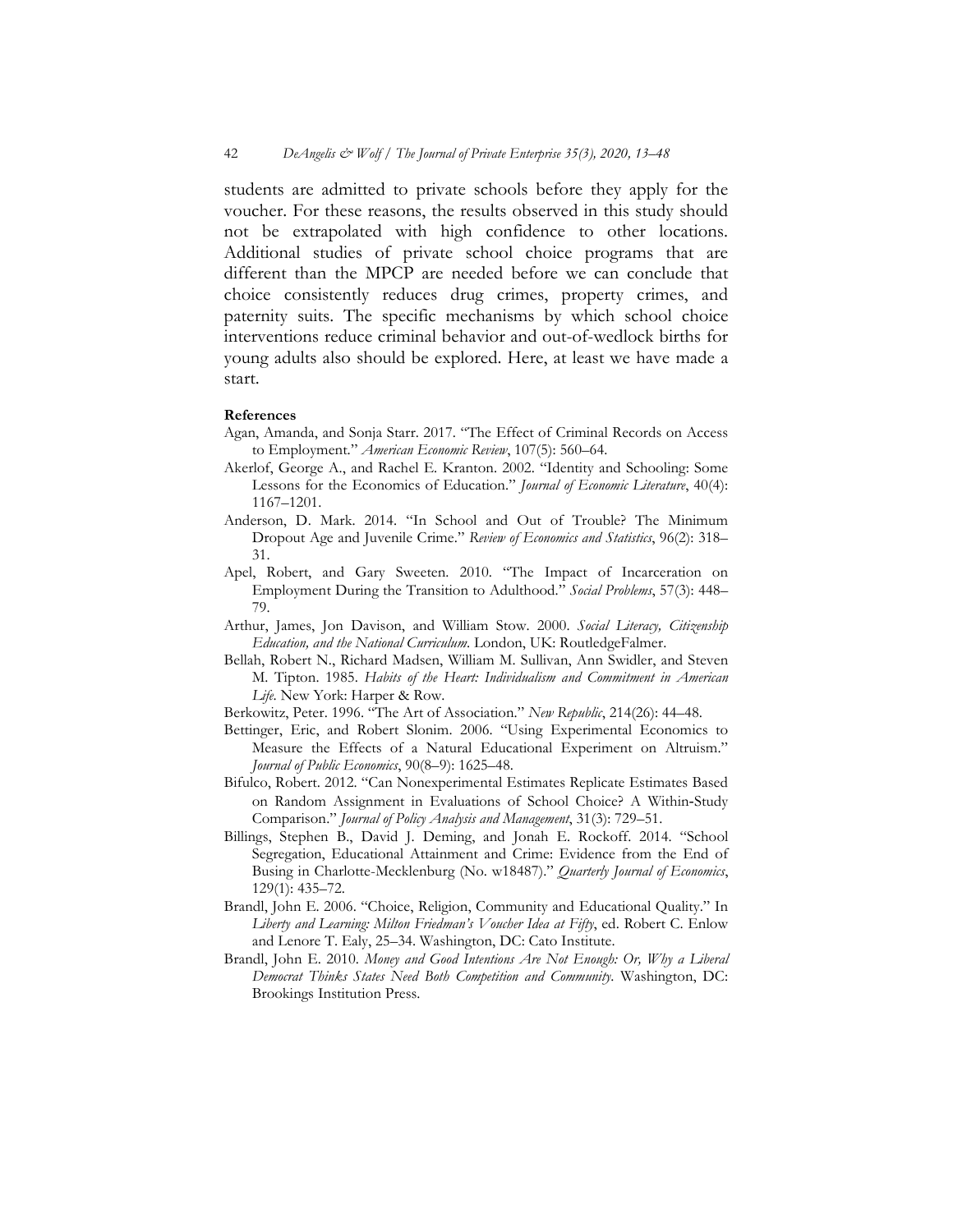- Brinig, Margaret F., and Nicole Stelle Garnett. 2014. *Lost Classroom, Lost Community: Catholic Schools' Importance in Urban America*. Chicago: University of Chicago Press.
- Campbell, David E. 2008. "The Civic Side of School Choice: An Empirical Analysis of Civic Education in Public and Private Schools." *Brigham Young University Law Review*, 2008(2): 487–523.
- Carnoy, Martin, Frank Adamson, Amita Chudgar, Thomas F. Luschei, and John F. Witte. 2007. *Vouchers and Public School Performance: A Case Study of the Milwaukee Parental Choice Program*. Washington, DC: Economic Policy Institute.
- Chakrabarti, Rajashri. 2008. "Can Increasing Private School Participation and Monetary Loss in a Voucher Program Affect Public School Performance? Evidence from Milwaukee." *Journal of Public Economics*, 92(5–6): 1371–93.
- Cheng, Albert, Matthew M. Chingos, and Paul E. Peterson. 2019. "Experimentally Estimated Impacts of School Voucher on Educational Attainments of Moderately and Severely Disadvantaged Students." Annenberg Institute at Brown University EdWorkingPaper No. 19-76.
- Chetty, Raj, John N. Friedman, and Jonah E. Rockoff. 2014. "Measuring the Impacts of Teachers II: Teacher Value-Added and Student Outcomes in Adulthood." *American Economic Review*, 104(9): 2633–79.
- Chingos, Matthew. M. 2018. "The Effect of the DC School Voucher Program on College Enrollment." Urban Institute Research Report.
- Chingos, Matthew M., Tomas Monarrez, and Daniel Kuehn. 2019. "The Effects of the Florida Tax Credit Scholarship Program on College Enrollment and Graduation: An Update." Urban Institute Research Report.
- Chingos, Matthew M., and Paul E. Peterson. 2015. "Experimentally Estimated Impacts of School Vouchers on College Enrollment and Degree Attainment." *Journal of Public Economics*, 122(February): 1–12.
- Chubb, John E., and Terry M. Moe. 1988. "Politics, Markets, and the Organization of Schools." *American Political Science Review*, 82(4): 1065–87.
- Coleman, James S., and Thomas Hoffer. 1987. *Public and Private High Schools: The Impact of Communities*. New York: Basic Books.
- Cook, Thomas D., William R. Shadish, and Vivian C. Wong. 2008. "Three Conditions Under Which Experiments and Observational Studies Produce Comparable Causal Estimates: New Findings from Within‐Study Comparisons." *Journal of Policy Analysis and Management*, 27(4): 724–50.
- Costrell, Robert. 2008. "The Fiscal Impact of the Milwaukee Parental Choice Program in Milwaukee and Wisconsin, 1993–2008." School Choice Demonstration Project, Milwaukee Evaluation Report #2, University of Arkansas, Fayetteville.
- Cowen, Joshua M., David J. Fleming, John F. Witte, and Patrick J. Wolf. 2012. "Going Public: Who Leaves a Large, Longstanding, and Widely Available Urban Voucher Program?" *American Educational Research Journal*, 49(2): 231–56.
- Cowen, Joshua M., David J. Fleming, John F. Witte, Patrick J. Wolf, and Brian Kisida. 2013. "School Vouchers and Student Attainment: Evidence from A State‐Mandated Study of Milwaukee's Parental Choice Program." *Policy Studies Journal*, 41(1): 147–68.
- DeAngelis, Corey A. 2017. "Do Self-Interested Schooling Selections Improve Society? A Review of the Evidence." *Journal of School Choice*, 11(4): 546–58.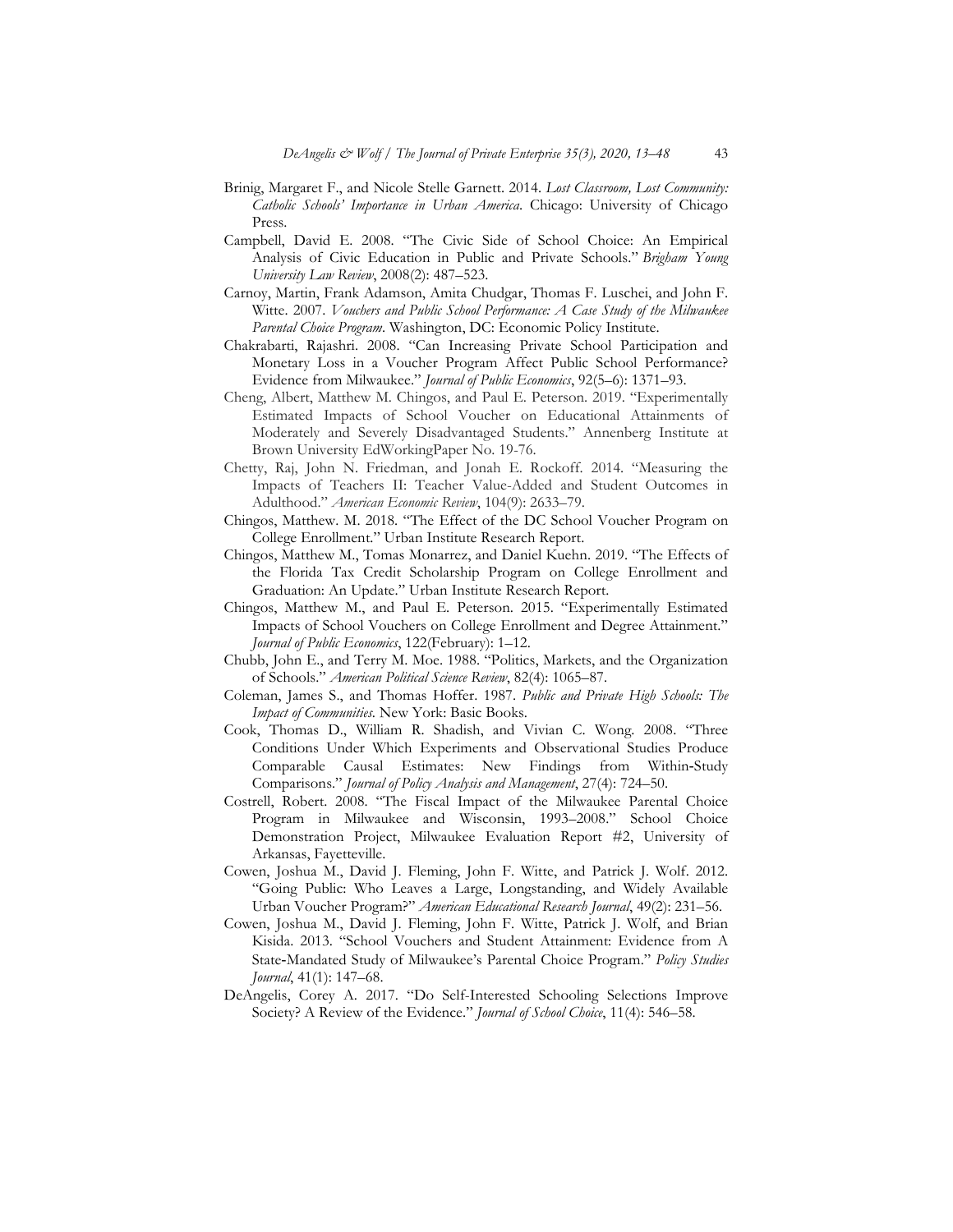- DeAngelis, Corey A. 2019a. "Divergences Between Effects on Test Scores and Effects on Non-Cognitive Skills." *Educational Review*.
- DeAngelis, Corey A. 2019b. "Does Private Schooling Affect Noncognitive Skills? International Evidence Based on Test and Survey Effort on PISA." *Social Science Quarterly*, 100(6): 2256–76.
- DeAngelis, Corey A. 2020. "Regulatory Compliance Costs and Private School Participation in Voucher Programs." *Journal of School Choice*, 14(1): 95–121.
- DeAngelis, Corey A., and Lindsey M. Burke. 2017. "Does Regulation Induce Homogenisation? An Analysis of Three Voucher Programmes in the United States." *Educational Research and Evaluation*, 23(7–8): 311–27.
- DeAngelis, Corey A., and Angela K. Dills. 2018. "The Effects of School Choice on Mental Health." Social Science Research Network Working Paper No. 3272550.
- DeAngelis, Corey A., and Heidi Holmes Erickson. 2018. "What Leads to Successful School Choice Programs? A Review of the Theories and Evidence." *Cato Journal*, 38(1): 247–63.
- DeAngelis, Corey A., and Patrick J. Wolf. 2019a. "Private School Choice and Crime: Evidence from Milwaukee." *Social Science Quarterly*, 100(6): 2302–15.
- DeAngelis, Corey A., and Patrick J. Wolf. 2019b. "Will Democracy Endure Private School Choice? The Effect of the Milwaukee Parental Choice Program on Adult Voting Behavior." *Journal of Private Enterprise*, 34(2): 1–22.
- Deming, David J. 2011. "Better Schools, Less Crime?" *Quarterly Journal of Economics*, 126(4): 2063–2115.
- Dewey, John. 1916. *Democracy and Education: An Introduction to the Philosophy of Education*. New York: Macmillan.
- Dills, Angela K., and Rey Hernández-Julián. 2011. "More Choice, Less Crime." *Education Finance and Policy*, 6(2): 246–66.
- Dobbie, Will, and Roland G. Fryer Jr. 2015. "The Medium-Term Impacts of High-Achieving Charter Schools." *Journal of Political Economy*, 123(5): 985–1037.
- Duckworth, Angela L., Christopher Peterson, Michael D. Matthews, and Dennis R. Kelly. 2007. "Grit: Perseverance and Passion for Long-Term Goals." *Journal of Personality and Social Psychology*, 92(6): 1087–1101.
- EdChoice. 2019. "The ABCs of School Choice: A Comprehensive Guide to Every Private School Choice Program in America." Indianapolis: EdChoice.
- Egalite, Anna J. 2015. "Choice Program Design and School Supply." In *New and Better Schools: The Supply Side of School Choice*, ed. Michael Q. McShane, 163–83. Lanham, MD: Rowman & Littlefield.
- Egalite, Anna J., Jonathan N. Mills, and Jay P. Greene. 2016. "The Softer Side of Learning: Measuring Students' Non-Cognitive Skills." *Improving Schools*, 19(1): 27–40.
- Erickson, Heidi H. 2019. "How Do Parents Choose Schools, and What Schools Do They Choose? A Literature Review of Private School Choice Programs in the United States." In *School Choice: Separating Fact from Fiction*, ed. Patrick J. Wolf, 5–20. New York: Routledge.
- Ferrer, Ana M., and W. Craig Riddell. 2002. "The Role of Credentials in the Canadian Labour Market." *Canadian Journal of Economics*, 35(4): 879–905.
- Figlio, David, and Krzysztof Karbownik. 2016. "Evaluation of Ohio's EdChoice Scholarship Program: Selection, Competition, and Performance Effects." Thomas B. Fordham Institute.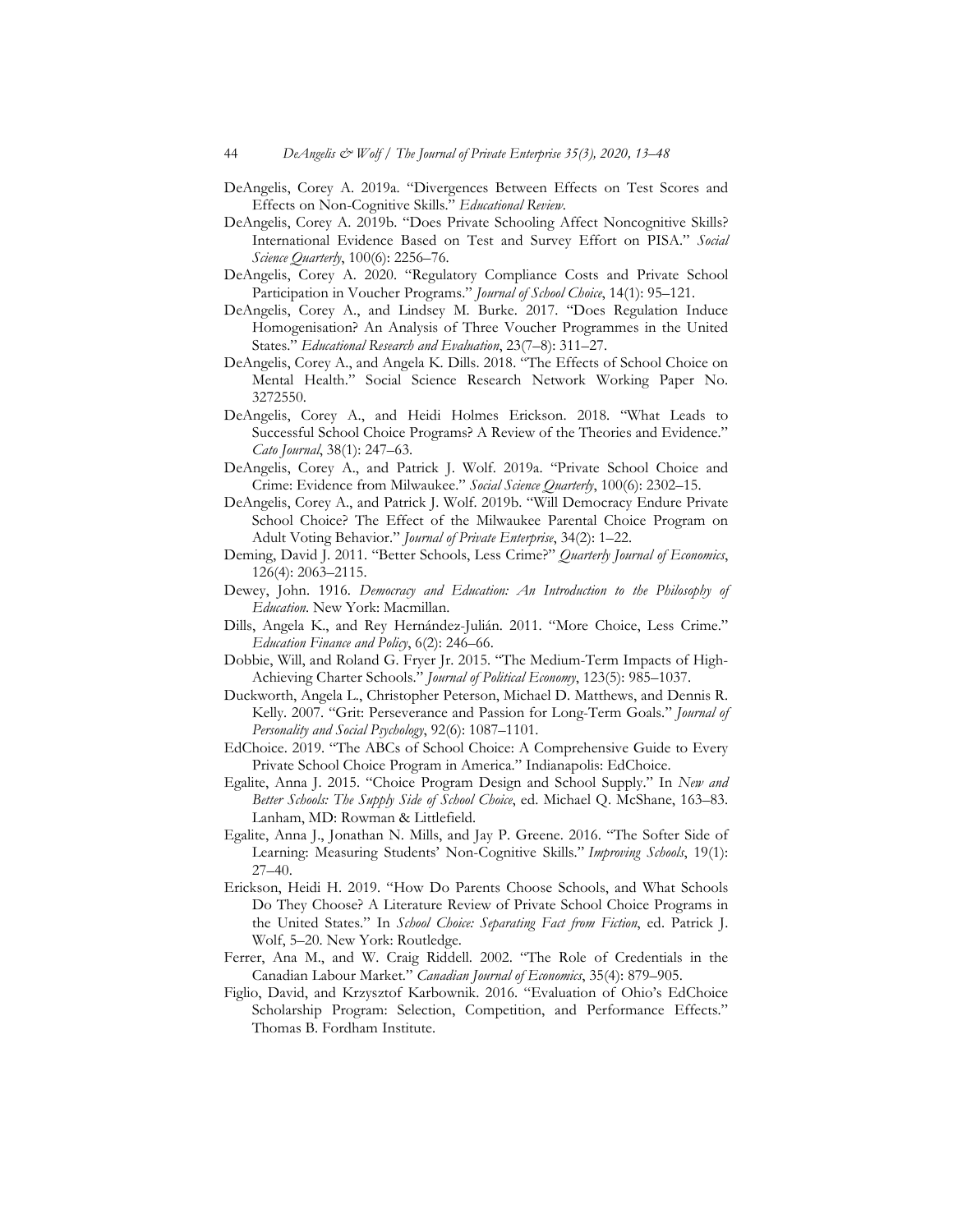- Fleming, David J. 2014. "Learning from Schools: School Choice, Political Learning, and Policy Feedback." *Policy Studies Journal*, 42(1): 55–78.
- Fox, Robert A., and Nina K. Buchanan, eds. 2014. *Proud to be Different: Ethnocentric Niche Charter Schools in America*. Lanham, MD: R & L Education.
- Freeman, Richard B. 1987. "The Relation of Criminal Activity to Black Youth Employment." *Review of Black Political Economy*, 16(1–2): 99–107.
- Friedman, Milton. 1997. "Public Schools: Make Them Private." *Education Economics*, 5(3): 341–44.
- Greene, Jay P. 2001. "Do Students Learn More Where Parents Have More Educational Choices?" *Journal of Private Enterprise*, 16(2): 40–47.
- Greene, Jay P., and Greg Forster. 2002. "Rising to the Challenge: The Effect of School Choice on Public Schools in Milwaukee and San Antonio." Manhattan Institute Civic Bulletin No. 27.
- Greene, Jay P., and Ryan H. Marsh. 2009. "The Effect of Milwaukee's Parental Choice Program on Student Achievement in Milwaukee Public Schools." School Choice Demonstration Project Comprehensive Longitudinal Evaluation of the Milwaukee Parental Choice Program. Report #11.
- Heckman, James J., Hidehiko Ichimura, and Petra E. Todd. 1997. "Matching as an Econometric Evaluation Estimator: Evidence from Evaluating a Job Training Programme." *Review of Economic Studies*, 64(4): 605–54.
- Hill, Paul T., Gail E. Foster, and Tamar Gendler. 1990. *High Schools with Character*. Santa Monica, CA: Rand Corporation.
- Hitt, Collin, Julie Trivitt, and Albert Cheng. 2016. "When You Say Nothing at All: The Predictive Power of Student Effort on Surveys." *Economics of Education Review*, 52(June): 105–19.
- Hitt, Collin, Patrick J. Wolf, and Michael Q. McShane. 2018. "Achievement Versus Attainment: Are School Choice Evaluators Looking for Impacts in the Wrong Place?" In *School Choice at the Crossroads: Research Perspectives*, ed. Mark Berends, R. Joseph Waddington, and John A. Schoenig, 173–85. New York: Routledge.
- Holmes Erickson, Heidi, Jonathan N. Mills, J., and Patrick J. Wolf. 2019. "The Effect of the Louisiana Scholarship Program on College Entrance." EDRE Working Paper No. 2019-12.
- Jeynes, William H. 2012. "A Meta-Analysis on the Effects and Contributions of Public, Public Charter, and Religious Schools on Student Outcomes." *Peabody Journal of Education*, 87(3): 305–35.
- Johnson, Byron. 2011. *More God, Less Crime: Why Faith Matters and How It Could Matter More*. West Conshohocken, PA: Templeton Foundation.
- Kisida, Brian, Laura I. Jensen, and Patrick J. Wolf. 2009. "The Milwaukee Parental Choice Program: Descriptive Report on Participating Schools." School Choice Demonstration Project Milwaukee Evaluation Report #8.
- Lochner, Lance. 2010. "Education Policy and Crime." In *Controlling Crime: Strategies and Tradeoffs*, ed. Philip J. Cook, Jens Ludwig, and Justin McCrary, 465–515. Chicago: University of Chicago Press.
- Locke, John. 1690. *Two Treatises of Government*. London: Amen-Corner.
- Luallen, Jeremy. 2006. "School's Out . . . Forever: A Study of Juvenile Crime, At-Risk Youths and Teacher Strikes." *Journal of Urban Economics*, 59(1): 75–103.
- Lueken, Martin. 2018. "The Fiscal Effects of Tax-Credit Scholarship Programs in The United States." *Journal of School Choice*, 12(2): 181–215.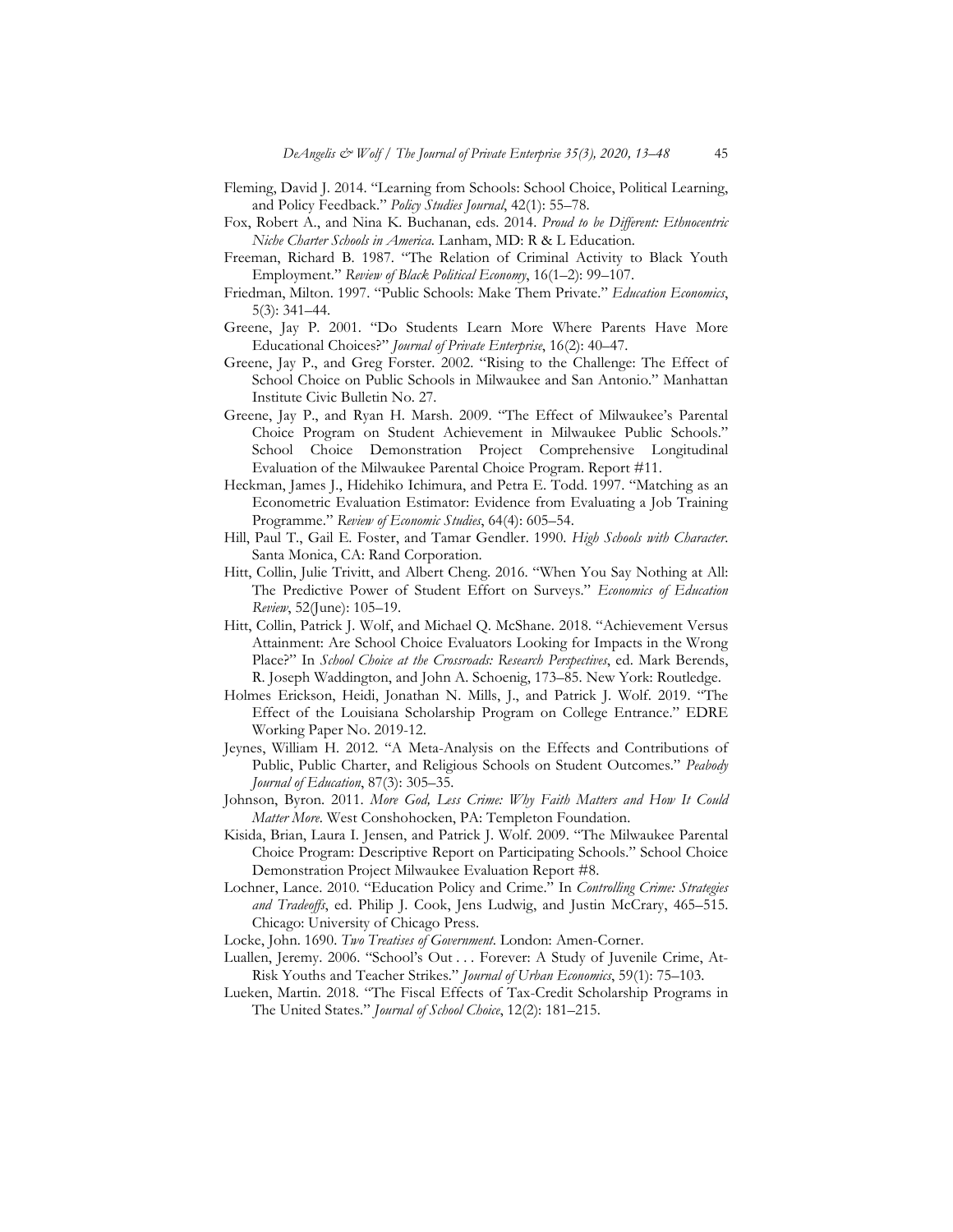- Macedo, Stephen, and Patrick J. Wolf. 2004. "Introduction: School Choice, Civic Values, and Problems of Policy Comparison." In *Educating Citizens: International Perspectives on Civic Values and School Choice*, ed. Patrick J. Wolf and Stephen Macedo, 1–27. Washington, DC: Brookings Institution.
- Machin, Stephen, Olivier Marie, and Sunčica Vujić. 2011. "The Crime Reducing Effect of Education." *Economic Journal*, 121(552): 463–84.
- Mann, Horace. 1855. *Lectures on Education*. Boston, MA: WB Fowle and N. Capen.
- McCollister, Kathryn E., Michael T. French, and Hai Fang. 2010. "The Cost of Crime to Society: New Crime-Specific Estimates for Policy and Program Evaluation." *Drug and Alcohol Dependence*, 108(1–2): 98–109.
- McEachin, Andrew, Douglas Lee Lauen, Sarah Crittenden Fuller, and Rachel M. Perera. 2020. "Social Returns to Private Choice? Effects of Charter Schools on Behavioral Outcomes, Arrests, and Civic Participation." *Economics of Education Review*, 76(June).
- McShane, Michael Q., Brian Kisida, Laura I. Jensen, and Patrick J. Wolf. 2012. "Milwaukee Parental Choice Program: Descriptive Report on Participating Schools, 2010–11." School Choice Demonstration Project Milwaukee Evaluation Report #33.
- Mills, Jonathan N., and Patrick J. Wolf. 2017. "Vouchers in the Bayou: The Effects of the Louisiana Scholarship Program on Student Achievement after 2 Years." *Educational Evaluation and Policy Analysis*, 39(3): 464–84.
- Mills, Jonathan N., and Patrick J. Wolf. 2019. "The Effects of the Louisiana Scholarship Program on Student Achievement after Four Years." EDRE working paper no. 2019-10. *Social Science Research Network*, April 23.
- Mincer, Jacob. 1974. *Schooling, Experience, and Earnings*. New York: NBER Press.
- Pager, Devah. 2003. "The Mark of a Criminal Record." *American Journal of Sociology*, 108(5): 937–75.
- Pager, Devah, Bruce Western, and Naomi Sugie. 2009. "Sequencing Disadvantage: Barriers to Employment Facing Young Black and White Men with Criminal Records." *The ANNALS of the American Academy of Political and Social Science*, 623(1): 195–213.
- Reynolds, Arthur J., Judy A. Temple, and Suh-Ruu Ou. 2010. "Preschool Education, Educational Attainment, and Crime Prevention: Contributions of Cognitive and Non-Cognitive Skills." *Children and Youth Services Review*, 32(8): 1054–63.
- Rouse, Cecilia E. 2005. "The Labor Market Consequences of an Inadequate Education." Paper Prepared for the Equity Symposium on the Social Costs of Inadequate Education, Teachers College, Columbia University, New York.
- Shakeel, M. D., Kaitlin P. Anderson, and Patrick J. Wolf. 2016. "The Participant Effects of Private School Vouchers Across the Globe: A Meta-Analytic and Systematic Review." EDRE Working Paper No. 2016-07.
- Shakeel, M. D., and Corey A. DeAngelis. 2018. "Can Private Schools Improve School Climate? Evidence from a Nationally Representative Sample." *Journal of School Choice*, 12(3): 426–45.
- Stewart, Thomas, and Patrick J. Wolf. 2014. *The School Choice Journey: School Vouchers and The Empowerment of Urban Families*. New York: Palgrave Macmillan.
- Stuit, David, and Sy Doan. 2013. "School Choice Regulations: Red Tape or Red Herring?" Thomas B. Fordham Institute.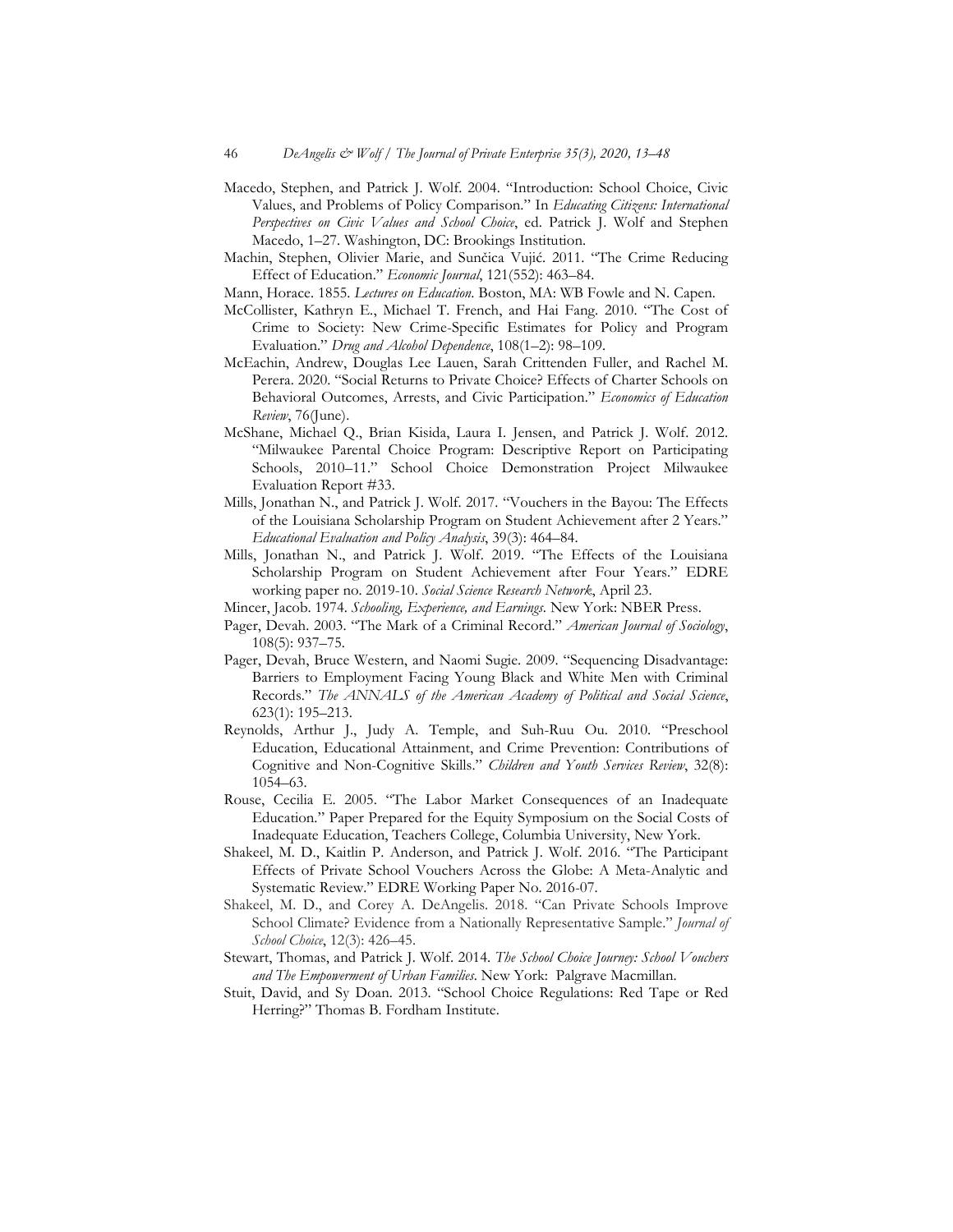- Sude, Yujie, Corey A. DeAngelis, and Patrick J. Wolf. 2018. "Supplying Choice: An Analysis of School Participation Decisions in Voucher Programs in Washington, DC, Indiana, and Louisiana." *Journal of School Choice*, 12(1): 8–33.
- Swanson, Elise. 2017. "Can We Have It All? A Review of the Impacts of School Choice on Racial Integration." *Journal of School Choice*, 11(4): 507–26.
- Tooley, James. 2000. *Reclaiming Education*. London, UK: Cassell.
- Trivitt, Julie R., and Corey A. DeAngelis. 2020. "Dollars and Sense: Calculating the Fiscal Effects of the Louisiana Scholarship Program." *Journal of School Choice*.
- Waddington, R. Joseph, and Mark Berends. 2018. "Impact of the Indiana Choice Scholarship Program: Achievement Effects for Students in Upper Elementary and Middle School." *Journal of Policy Analysis and Management*, 37(4): 783–808.
- Waldfogel, Joel. 1994. "The Effect of Criminal Conviction on Income and the Trust 'Reposed in the Workmen'." *Journal of Human Resources*, 29(1): 62–81.
- Webber, Ann, Ning Rui, Roberta Garrison-Mogren, Robert B. Olsen, Babette Gutmann, and Meredith Bachman. 2019. "Evaluation of the DC Opportunity Scholarship Program: Impacts Three Years after Students Applied." NCEE 2019-4019. Washington, DC: National Center for Education Evaluation and Regional Assistance, Institute of Education Sciences, U.S. Department of Education.
- Weiner, David A., Byron F. Lutz, and Jens Ludwig. 2009. "The Effects of School Desegregation on Crime." National Bureau of Economic Research Working Paper No. 15380.
- West, Edwin G. 1965. Liberty and Education: John Stuart Mill's Dilemma. *Philosophy*, 40(152): 129–42.
- Witte, John F., Patrick J. Wolf, Joshua M. Cowen, Deven E. Carlson, and David J. Fleming. 2014. "High-Stakes Choice: Achievement and Accountability in the Nation's Oldest Urban Voucher Program." *Educational Evaluation and Policy Analysis*, 36(4): 437–56.
- Witte, John F., Patrick J. Wolf, Joshua M. Cowen, David J. Fleming, and Juanita Lucas-McLean. 2008. "MPCP Longitudinal Educational Growth Study Baseline Report." School Choice Demonstration Project Milwaukee Evaluation Report #5.
- Wolf, Patrick J. 2007. "Civics Exam." *Education Next*, 7(3): 66–72.
- Wolf, Patrick J., and Anna J. Egalite. 2018. "Does Private School Choice Improve Student Achievement? A Review of the Evidence." In *School Choice at the Crossroads: Research Perspectives*, ed. Mark Berends, R. Joseph Waddington, and John Schoenig, 54–68. New York: Routledge.
- Wolf, Patrick J., Brian Kisida, Babette Gutmann, Michael Puma, Nada Eissa, and Lou Rizzo. 2013. "School Vouchers and Student Outcomes: Experimental Evidence from Washington, DC." *Journal of Policy Analysis and Management*, 32(2): 246–70.
- Wolf, Patrick J., and Michael Q. McShane. 2013. "Is the Juice Worth the Squeeze? A Benefit/Cost Analysis of the District of Columbia Opportunity Scholarship Program." *Education Finance and Policy*, 8(1): 74–99.
- Wolf, Patrick J., John F. Witte, and Brian Kisida. 2019. "Do Voucher Students Attain Higher Levels of Education? Extended Evidence from the Milwaukee Parental Choice Program." Annenberg Institute at Brown University EdWorkingPaper No. 19-115.